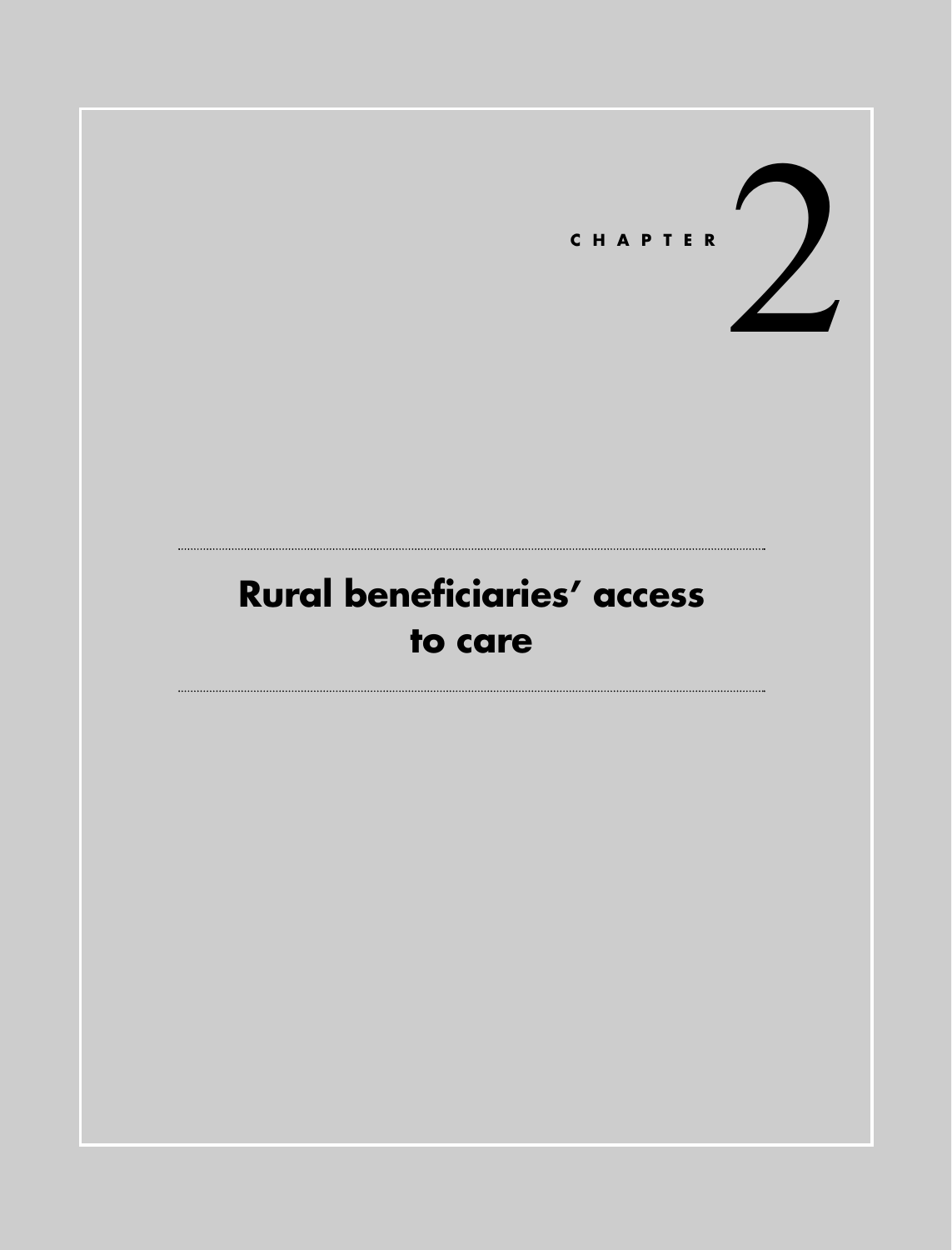## **RECOMMENDATION**

The Secretary should identify strategies to increase rural beneficiaries' participation in government programs that cover Medicare premiums and/or deductibles and coinsurance.

**\*YES: 13 • NO: 0 • NOT VOTING: 0 • ABSENT: 3**

**\*COMMISSIONERS' VOTING RESULTS**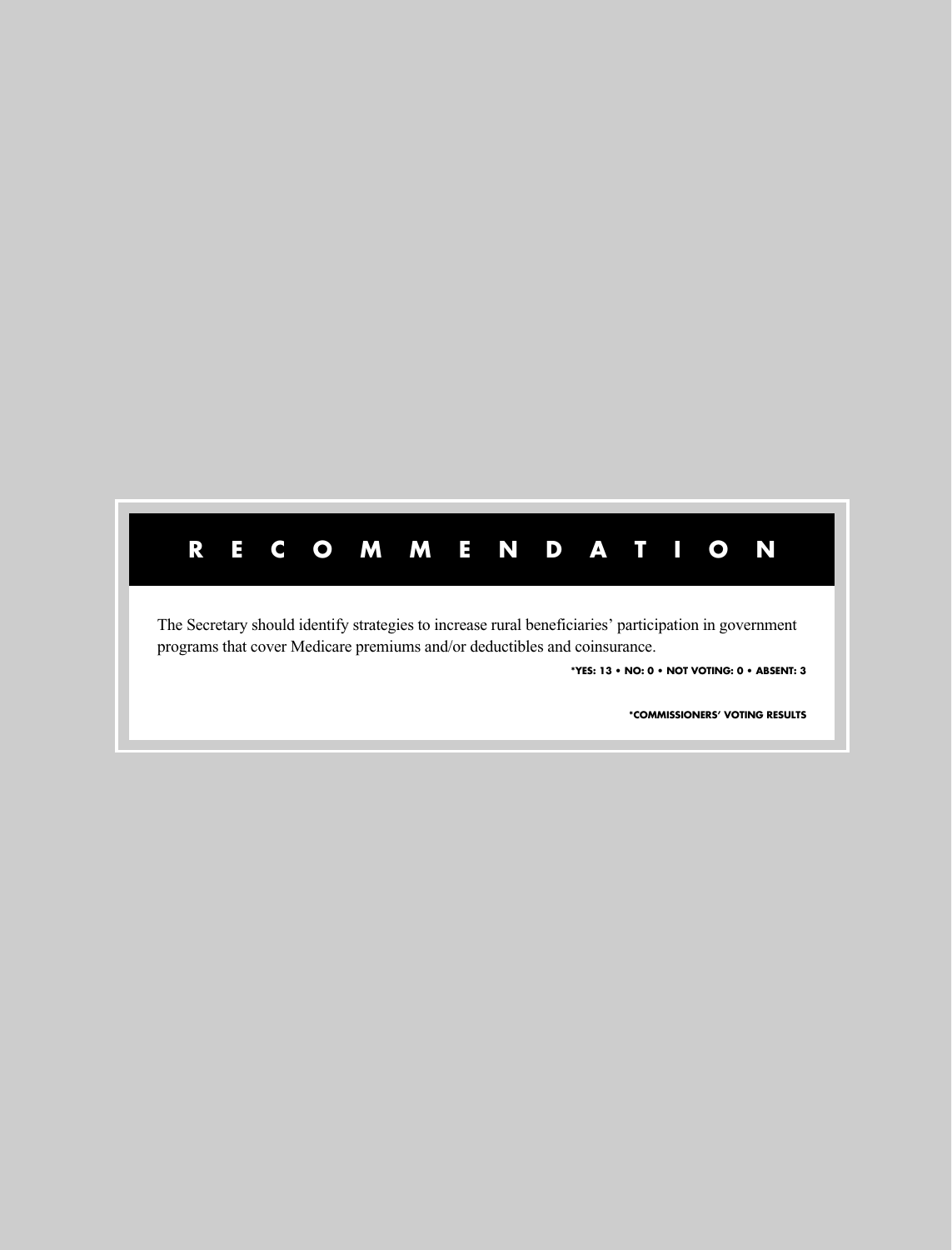#### **CHAPTER**

**Rural beneficiaries' access to care**

romoting beneficiaries' access to health care is one of the primary objectives of the Medicare program. Rural areas of the country often have fewer providers and longer distances between beneficiaries and providers than do urban areas, potentially hindering access to care. Research by the Medicare Payment Advisory Commission (MedPAC) is largely reassuring. On numerous measures, including satisfaction with availability of providers, ability to get care, and frequency of receiving needed care, rural and urban beneficiaries appear strikingly similar, although beneficiaries in the most remote areas report somewhat greater barriers to accessing care. Overall, rural beneficiaries' greatest potential barrier to care appears to be the high cost of care. The Commission is concerned about this problem and recommends that the Secretary identify strategies to increase eligible rural beneficiaries' participation in government cost-sharing assistance programs. Interpreting the larger policy implications of the Commission's findings is complex. It is unclear whether programs designed to address perceived problems with the availability of rural providers have been successful or not: The programs could be imperfectly targeted or the magnitude of the barriers overestimated. At the same time, MedPAC's findings suggest that policymakers should be vigilant in monitoring access issues in remote rural areas. access to car

#### **In this chapter**

Assessing rural beneficiaries' access to care

2

• Programs to address rural access problems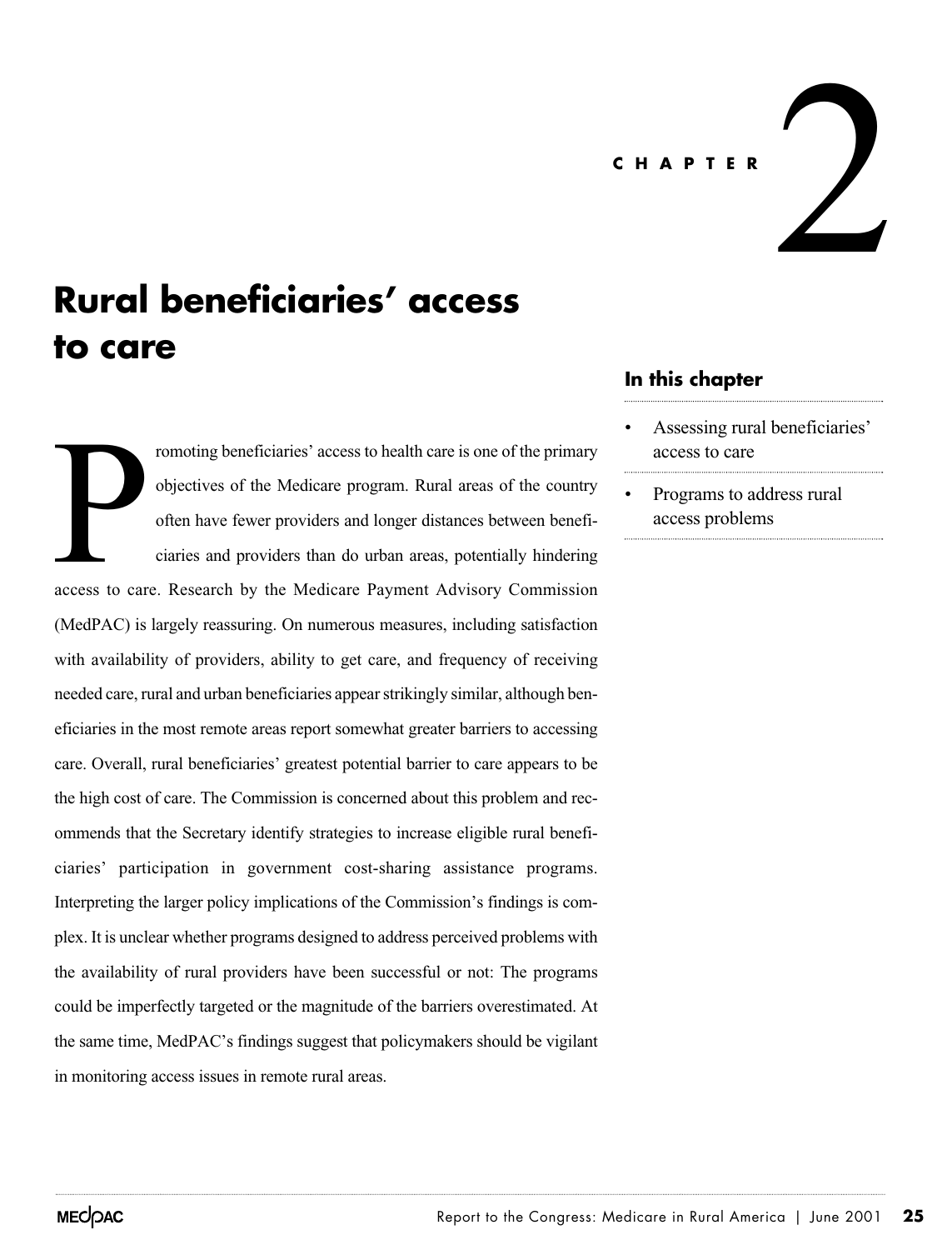For many years, policymakers have been concerned that rural beneficiaries may have difficulty accessing care. Perceived barriers include long travel time between beneficiaries and providers, fewer available providers, the inability of some rural beneficiaries to afford care, and the inadequacy of supplemental insurance coverage. In addition, many believe that rural beneficiaries tend to have a greater need for health services. Accordingly, the purpose of this chapter is to uncover the degree to which rural beneficiaries have problems accessing care, discuss the implications for Medicare policy, and examine the Medicare programs intended, in part, to increase rural beneficiaries' access to care.

The Commission found that, on the whole, rural beneficiaries are satisfied with their access to care and the availability of providers. In addition, they are as likely as their urban counterparts to avail themselves of needed services. Two important exceptions emerged, however, from an analysis of the Medicare Current Beneficiary Survey (MCBS) (see text box) and Medicare claims data. First, beneficiaries living in the most remote areas reported a greater degree of difficulty accessing care than did other rural and urban beneficiaries. Second, rural beneficiaries expressed greater concern about the cost of their care than did their urban counterparts.

In considering the implications of these findings, it is unclear whether limited problems with access to care suggest that programs to increase access have been largely successful, not adequately targeted to the most remote areas, or whether there is a lack of underlying need for them. However, given rural beneficiaries' concern about the cost of their care, the Commission recommends that the Secretary identify strategies to improve participation in government cost-sharing assistance programs.

This chapter first explores the evidence on rural beneficiaries' experience in accessing care. It notes that assessing access to care is not straightforward and presents survey and claims data to describe the latest findings on availability

## **Using the Medicare Current Beneficiary Survey to evaluate access**

o evaluate access and<br>
satisfaction from the<br>
perspective of beneficiaries,<br>
the Commission analyzed data from satisfaction from the perspective of beneficiaries, the 1999 Access to Care files of the Medicare Current Beneficiary Survey (MCBS). Initially fielded in 1991, the MCBS is a longitudinal survey of a nationally representative sample of Medicare beneficiaries.<sup>1</sup>

Each autumn, the Health Care Financing Administration administers the MCBS access to care questionnaire to noninstitutionalized beneficiaries. Questions address beneficiaries' ability to obtain care, satisfaction with care, and usual source of care. Beneficiaries ages 85 and older, those who are disabled and under age 65, and those enrolled in Medicare managed care are oversampled to permit comparison of these groups with their counterparts. However, the sample underrepresents populations in rural areas of Southern states and frontier counties (areas with fewer than six people per square mile). The 1999 Access to Care file includes data from 16,670 noninstitutionalized Medicare beneficiaries.

Because the number of MCBS respondents in two categories of counties (those that were not adjacent to a metropolitan area and contained a population of less than 2,500 (urban influence code 9) and those that were adjacent to a large metropolitan area and contained a city with a population of greater than 10,000 (urban influence code 3)) was insufficient to permit reasonably precise statistical testing, MedPAC combined these county categories with others. This grouping increases the proportion of the population represented, allowing sound statistical analysis.  $\blacksquare$ 

1 For additional information on the Medicare Current Beneficiary Survey and its history, see Adler 1994.

of providers and access to providers. Access measures include beneficiaries' own assessments, travel time, use of services, out-of-pocket spending, and availability of supplemental insurance. The chapter then reviews the array of Medicare programs created to improve access to care for rural beneficiaries, and explores some of the policy issues concerning the Medicare incentive payment (MIP) program for health professionals in rural areas and coverage of telemedicine services.

## **Assessing rural beneficiaries' access to care**

Analyzing whether rural beneficiaries have adequate access to needed health care is complicated by difficulties in measuring access and evaluating its

adequacy. Because access is a multidimensional concept, the Commission relied on both subjective and objective measures to evaluate it. The available subjective measures reflect beneficiaries' satisfaction with availability of and access to care, while the objective measures capture information such as travel time to providers, number of providers in rural areas, and use of needed care.

While the Commission concludes that policymakers should be reassured about the adequacy of rural beneficiaries' access to care, we recognize that our analysis is constrained by survey data that were not designed to reflect every problem in each part of the country as well as a lack of data on outcome measures for patients with serious medical emergencies, such as heart attacks. In addition, this analysis is constrained by the lack of a definition—or benchmark—of acceptable access to care.

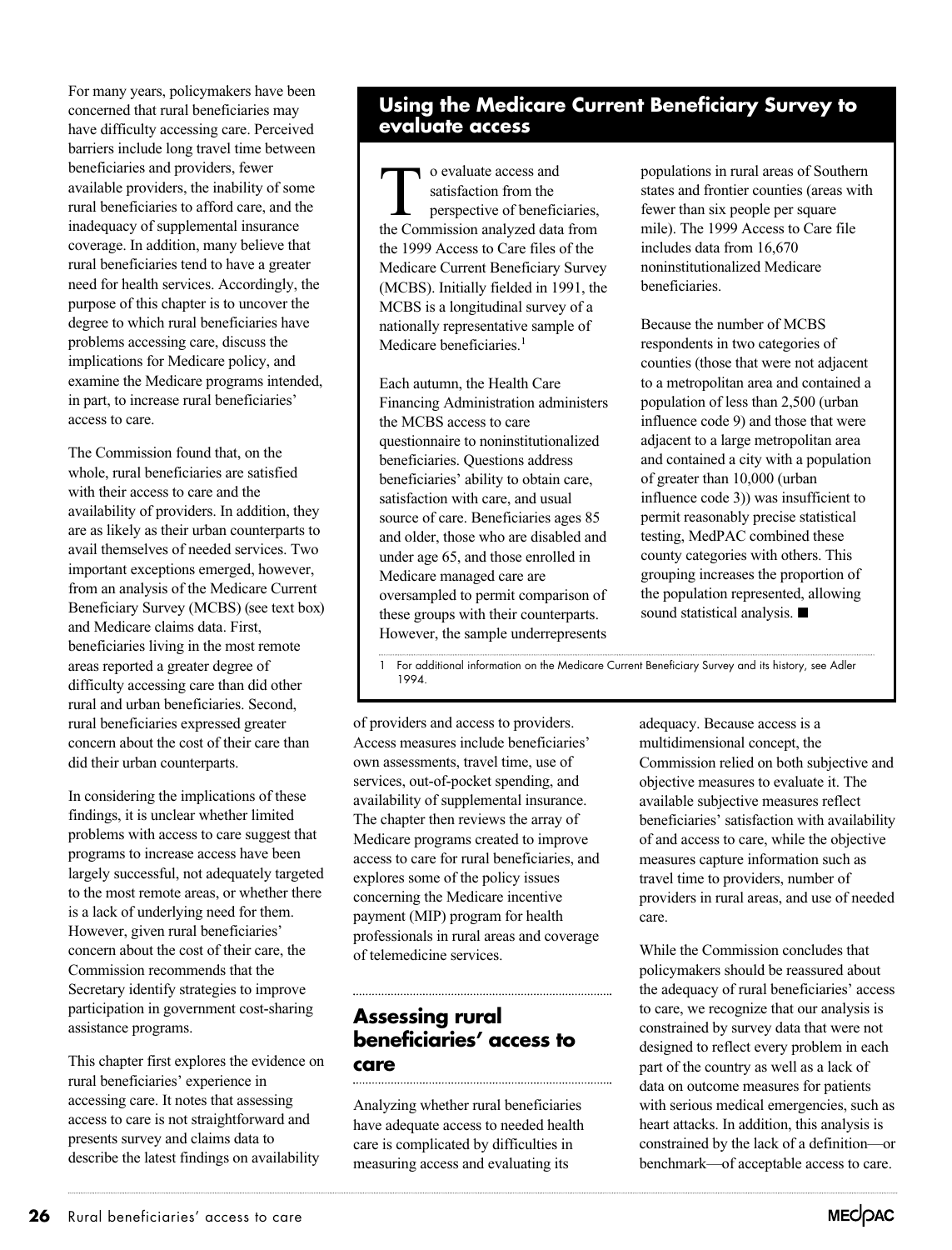Without such a benchmark, how do we know what degree of access to care is adequate?

- Should adequacy of access for rural beneficiaries be measured in comparison with urban beneficiaries? We compare rural beneficiaries' responses to access questions to those of urban beneficiaries, but different responses with respect to travel times, for example, may not necessarily indicate a problem if rural beneficiaries sought out urban providers who demonstrated better patient outcomes. Conversely, similar responses do not rule out problems. For example, although both rural and urban beneficiaries express satisfaction with their access to care, many in each group do not receive clinically appropriate care, such as mammograms.
- Should adequacy be judged based upon beneficiaries' own assessments? Survey results are by nature subjective and influenced by individuals' frame of reference. Beneficiaries' opinions may or may not be a valuable tool in assessing adequacy of access.
- Should adequacy be defined by a ratio of providers to beneficiaries or by the existence of certain core services within a certain radius? If so, what is the appropriate radius? This approach would address the complicated and value-laden question of what array of services should be readily available to all beneficiaries. Perhaps a rural environment dictates a different standard of access. Just as urban beneficiaries must cope with more air pollution, perhaps rural beneficiaries must cope with greater travel time to health care services.

The Commission does not attempt to answer these questions at this juncture, but recognizes that they are inherent to assessing the available data and research.

#### **Findings on access to care**

Overall, rural and urban beneficiaries both report high satisfaction with the availability of providers and access to care, although there is some variation. By measures relating to satisfaction with the availability of medical care and the ability to get care, rural and urban beneficiaries appear to have comparable access. By a few measures, including reported difficulty receiving care, rural beneficiaries appear to have better access, but by other measures—insurance coverage, ability to pay, and travel time to usual source of care—they appear to have somewhat lower access.

MedPAC's work also reveals that rural areas differ from one another with respect to a variety of access measures, depending on proximity to a metropolitan area. Beneficiaries who live in the most remote areas appear to be more vulnerable to access problems than other rural and urban beneficiaries.2 These same beneficiaries also report significantly lower health status, income, and education levels, which suggests a relatively higher level of need among this population as well.

We also found a relatively small difference between rural and urban beneficiaries in their use of needed health care services, although remote rural beneficiaries used needed services somewhat less. According to an index that equally weighted various clinical indicators, beneficiaries in the most rural areas received needed care about 71 percent of the time, compared with about 73 percent of the time for all other beneficiaries. The alarming aspect of this finding is that both urban and rural beneficiaries fail to get needed care about 30 percent of the time.

The following section evaluates several interrelated indicators of access to care:

- rural beneficiaries' health care needs,
- the availability of providers and services, and

the accessibility of existing services, which involves assessing barriers such as travel time, use of needed care, the affordability of care, and supplemental insurance coverage.

#### **Rural beneficiaries' health care needs**

Rural beneficiaries appear to have somewhat greater health care needs than urban beneficiaries (Table 2-1).

- *Self-reported health status*. Overall, rural beneficiaries report lower health status than urban beneficiaries. Thirty-three percent of beneficiaries living in the most remote areas reported fair or poor health status.
- *Socioeconomic status*. Rural beneficiaries tend to have lower socioeconomic status than do urban beneficiaries, with the most rural beneficiaries reporting the lowest. With respect to income, 55 percent of unmarried beneficiaries in remote areas—but only 39 percent of unmarried urban dwellers—reported an annual income of less than \$10,000 per year. In addition, rural beneficiaries, particularly those in remote areas, are less likely to have graduated from high school.
- *Other health and mobility status indicators*. Rural beneficiaries are no more likely than urban beneficiaries to have at least one chronic condition or need help with a functional impairment.

#### **Availability of services**

Rural beneficiaries—including those living in remote rural areas—are generally satisfied with the availability of care, including specialty care. Ninety-four percent of both rural and urban beneficiaries described themselves as satisfied or very satisfied with the availability of medical care in general and 96 percent described themselves as satisfied with the availability of specialist care (Table 2-2).

<sup>2</sup> This analysis examined the data using the urban influence code (UIC) classification scheme developed by the Department of Agriculture, which segments the population into nine categories based upon their proximity to urban areas. The most remote rural areas are not adjacent to a metropolitan area and do not include a town of at least 10,000 people. See Chapter 1 for more detail.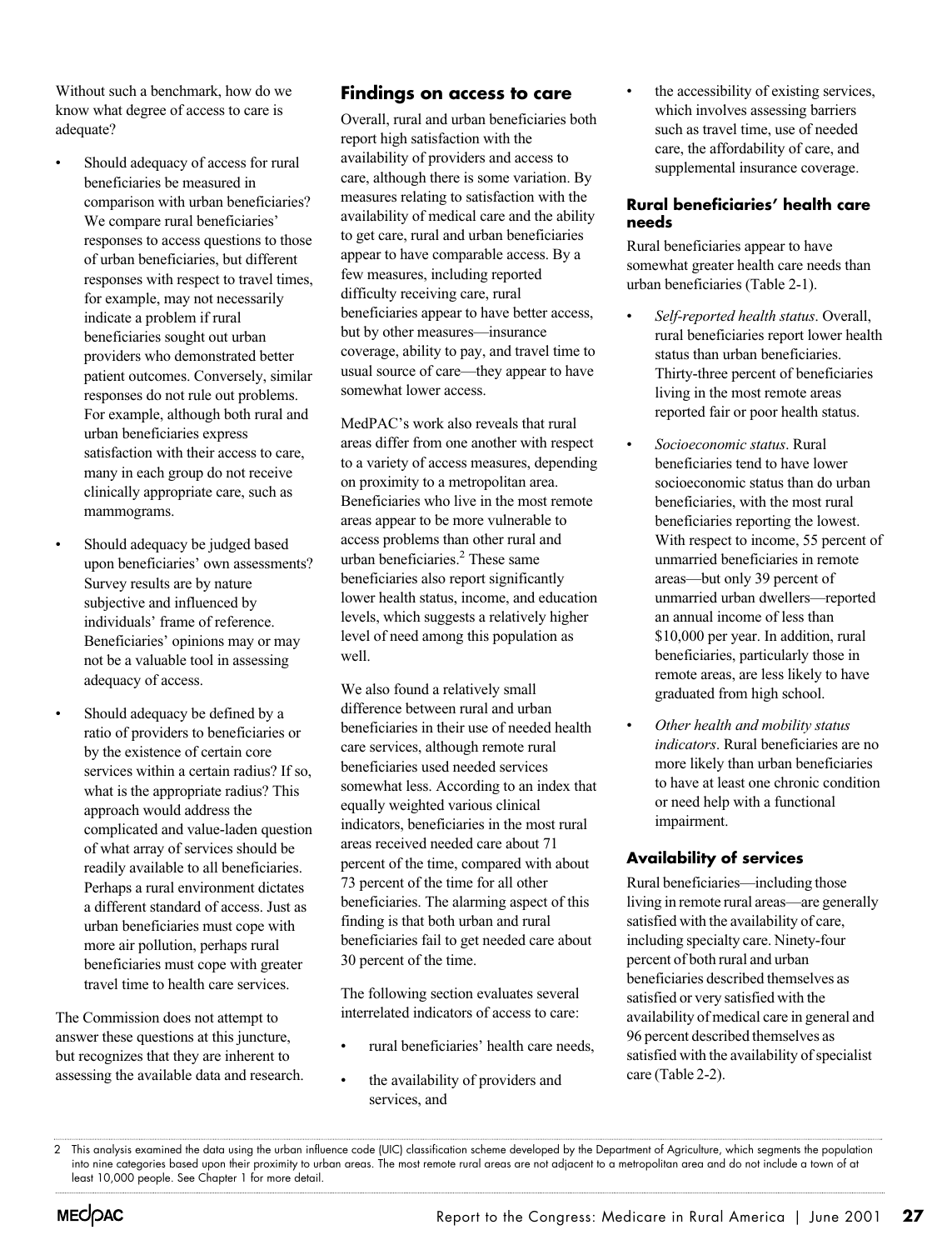#### **Selected beneficiary characteristics, by location of county, 1999**

| <b>Characteristics</b>         | Urban, in an<br><b>MSA (UIC 1, 2)</b> | Rural          |                                                                    |                                                                            |                                                                    |                                                                            |  |
|--------------------------------|---------------------------------------|----------------|--------------------------------------------------------------------|----------------------------------------------------------------------------|--------------------------------------------------------------------|----------------------------------------------------------------------------|--|
|                                |                                       | Rural<br>total | <b>Adjacent to an MSA</b>                                          |                                                                            | Not adjacent to an MSA                                             |                                                                            |  |
|                                |                                       |                | Includes a<br>town with at<br>least 10,000<br>people<br>(UIC 3, 5) | Does not<br>include a town<br>with at least<br>10,000 people<br>(UIC 4, 6) | Includes a<br>town with at<br>least 10,000<br>people<br>(UIC $Z$ ) | Does not<br>include a town<br>with at least<br>10,000 people<br>(UIC 8, 9) |  |
| Age                            |                                       |                |                                                                    |                                                                            |                                                                    |                                                                            |  |
| $<$ 65                         | 12.1%                                 | $14.3%$ *      | 14.9%                                                              | 12.9%                                                                      | 14.0%                                                              | 16.1%                                                                      |  |
| 65-84                          | 78.7                                  | 76.6*          | 75.7                                                               | 78.3                                                                       | 75.5                                                               | 75.4                                                                       |  |
| $85+$                          | 9.2                                   | $9.1*$         | 9.3                                                                | 8.8                                                                        | 10.4                                                               | 8.5                                                                        |  |
| Female                         | 56.2                                  | 55.3           | 57.5                                                               | 53.9                                                                       | 55.3                                                               | 54.4                                                                       |  |
| Self-reported health status    |                                       |                |                                                                    |                                                                            |                                                                    |                                                                            |  |
| Excellent or very good         | 42.6                                  | $37.9**$       | 38.7                                                               | 39.1                                                                       | 36.5                                                               | $35.3**$                                                                   |  |
| Good                           | 31.5                                  | $31.5***$      | 31.6                                                               | 30.3                                                                       | 34.5                                                               | $31.3***$                                                                  |  |
| Fair or poor                   | 25.9                                  | $30.6**$       | 29.7                                                               | 30.6                                                                       | 29.0                                                               | $33.3**$                                                                   |  |
| Needs help with functional     |                                       |                |                                                                    |                                                                            |                                                                    |                                                                            |  |
| impairment                     | 13.4                                  | 15.8           | 15.0                                                               | 16.0                                                                       | 15.1                                                               | 17.3                                                                       |  |
| Presence of chronic conditions |                                       |                |                                                                    |                                                                            |                                                                    |                                                                            |  |
| None                           | 22.2                                  | 20.7           | 22.0                                                               | 20.1                                                                       | 17.5                                                               | 21.7                                                                       |  |
| One or two                     | 50.7                                  | 50.6           | 51.5                                                               | 49.6                                                                       | 50.8                                                               | 50.7                                                                       |  |
| Three or more                  | 27.1                                  | 28.8           | 26.5                                                               | 30.2                                                                       | 31.6                                                               | 27.6                                                                       |  |
| Income (not married)           |                                       |                |                                                                    |                                                                            |                                                                    |                                                                            |  |
| Up to \$10,000                 | 38.7                                  | $49.1**$       | $45.7**$                                                           | 49.3 **                                                                    | 47.7                                                               | $55.0*$                                                                    |  |
| \$10,000 to \$25,000           | 42.3                                  | $39.3**$       | $43.6**$                                                           | $36.6***$                                                                  | 43.5                                                               | $34.3*$                                                                    |  |
| Greater than \$25,000          | 18.9                                  | $11.7**$       | $10.6***$                                                          | $14.1***$                                                                  | 8.9                                                                | $10.7*$                                                                    |  |
| Income (married)               |                                       |                |                                                                    |                                                                            |                                                                    |                                                                            |  |
| Up to \$10,000                 | 8.0                                   | $11.4**$       | $9.4*$                                                             | $10.5**$                                                                   | 13.7                                                               | $14.9*$                                                                    |  |
| \$10,000 to \$25,000           | 34.1                                  | $43.8**$       | $46.0*$                                                            | $40.1**$                                                                   | 43.9                                                               | $47.2*$                                                                    |  |
| Greater than \$25,000          | 57.9                                  | $44.8**$       | $44.6*$                                                            | $49.4**$                                                                   | 42.3                                                               | $37.8*$                                                                    |  |
| Highest level of education     |                                       |                |                                                                    |                                                                            |                                                                    |                                                                            |  |
| Less than high school          | 30.4                                  | $42.2**$       | 41.0                                                               | $38.8**$                                                                   | $44.0*$                                                            | $49.3*$                                                                    |  |
| Completed high school          | 29.6                                  | $29.3***$      | 29.5                                                               | $30.4***$                                                                  | $31.2*$                                                            | $25.8*$                                                                    |  |
| Beyond high school             | 40.0                                  | $28.5***$      | 29.5                                                               | $30.9**$                                                                   | $74.9*$                                                            | $24.9*$                                                                    |  |
| Living arrangement             |                                       |                |                                                                    |                                                                            |                                                                    |                                                                            |  |
| Lives alone                    | 31.6                                  | $31.2**$       | 31.2                                                               | 29.4                                                                       | 31.7                                                               | 34.0                                                                       |  |
| Lives with spouse              | 51.0                                  | $55.2**$       | 55.0                                                               | 56.6                                                                       | 53.5                                                               | 54.3                                                                       |  |
| Lives with others, not         |                                       |                |                                                                    |                                                                            |                                                                    |                                                                            |  |
| spouse                         | 17.4                                  | $13.6***$      | 13.8                                                               | 14.0                                                                       | 14.8                                                               | 11.7                                                                       |  |

Note: UIC (urban influence code, as defined by the U.S. Department of Agriculture), MSA (metropolitan statistical area, as defined by the U.S. Office of Management and Budget).

\* Difference between urban and rural subgroups in their distribution is statistically significant at the 0.05 level. For characteristics with multiple dimensions, their difference is in the distribution across dimensions.

\*\* Difference between urban and rural subgroups in their distribution is statistically significant at the 0.01 level. For characteristics with multiple dimensions, their difference is in the distribution across dimensions.

Source: MedPAC analysis of 1999 Medicare Current Beneficiary Survey Access to Care file.

The rural medical workforce differs from the urban one. Rural areas have a higher proportion of nonphysician providers and a lower proportion of physician specialists than urban areas. Rural hospitals tend to

be smaller, but there does not appear to be a shortage of beds overall. With respect to post-acute care, information on the number of rural providers is unreliable but data on use of services suggest that rural

beneficiaries use swing beds more often and rehabilitation hospitals less often than urban beneficiaries. Overall, however, they use as many post-acute services as urban beneficiaries.

**28** Rural beneficiaries' access to care

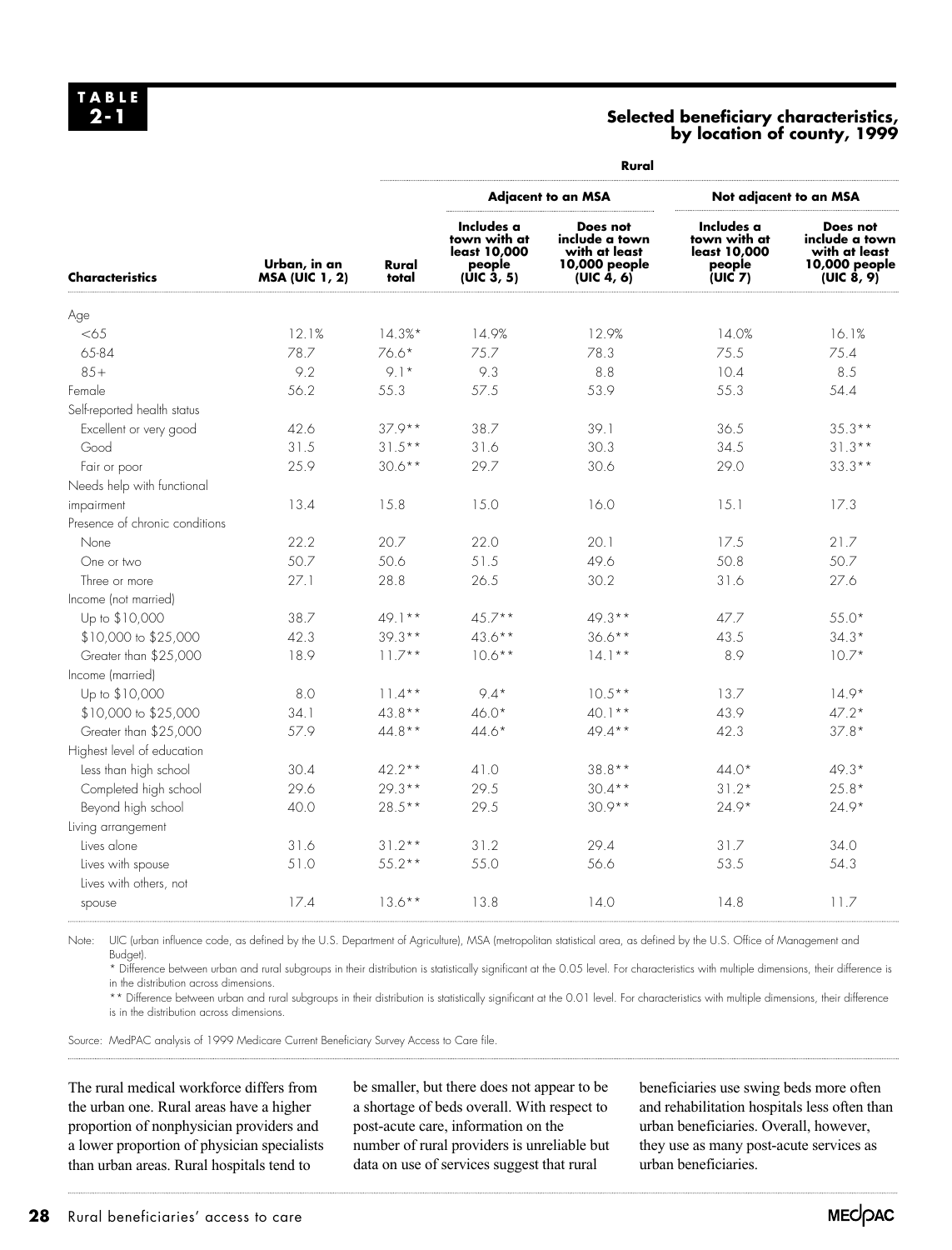#### **Beneficiary satisfaction with care, by location of county, 1999**

| <b>Characteristics</b>        | Urban, in an<br><b>MSA (UIC 1, 2)</b> |                | Rural                                                              |                                                                            |                                                                    |                                                                            |  |
|-------------------------------|---------------------------------------|----------------|--------------------------------------------------------------------|----------------------------------------------------------------------------|--------------------------------------------------------------------|----------------------------------------------------------------------------|--|
|                               |                                       | Rural<br>total | <b>Adjacent to an MSA</b>                                          |                                                                            | Not adjacent to an MSA                                             |                                                                            |  |
|                               |                                       |                | Includes a<br>town with at<br>least 10,000<br>people<br>(UIC 3, 5) | Does not<br>include a town<br>with at least<br>10,000 people<br>(UIC 4, 6) | Includes a<br>town with at<br>least 10,000<br>people<br>(UIC $Z$ ) | Does not<br>include a town<br>with at least<br>10,000 people<br>(UIC 8, 9) |  |
| Strongly agree/agree          |                                       |                |                                                                    |                                                                            |                                                                    |                                                                            |  |
| Physician checks everything   | 93.9%                                 | 92.6%          | 92.4%                                                              | 92.9%                                                                      | $95.7\%*$                                                          | 90.3%                                                                      |  |
| Great confidence in physician | 94.7                                  | 94.8           | 94.5                                                               | 94.6                                                                       | 95.7                                                               | 95.1                                                                       |  |
| Very satisfied/satisfied      |                                       |                |                                                                    |                                                                            |                                                                    |                                                                            |  |
| Availability of medical care  | 93.6                                  | 93.6           | 94.3                                                               | 93.0                                                                       | 94.9                                                               | 92.9                                                                       |  |
| Overall quality of care       | 96.0                                  | 96.0           | 95.4                                                               | 96.3                                                                       | 96.4                                                               | 96.2                                                                       |  |
| Ease of getting to doctor     | 94.9                                  | 92.4           | 95.0                                                               | $90.7**$                                                                   | 94.6                                                               | $90.3*$                                                                    |  |
| Costs of medical care         | 87.6                                  | $82.4*$        | $83.3*$                                                            | $82.8**$                                                                   | 82.7                                                               | $79.6**$                                                                   |  |
| Specialist care               | 96.4                                  | 95.6           | 97.4                                                               | 95.6                                                                       | 93.9                                                               | 94.0                                                                       |  |

Note: UIC (urban influence code, as defined by the U.S. Department of Agriculture), MSA (metropolitan statistical area, as defined by the U.S. Office of Management and Budget).

\* Difference between urban and rural subgroups is statistically significant at the 0.05 level.

\*\* Difference between urban and rural subgroups is statistically significant at the 0.01 level.

Source: MedPAC analysis of 1999 Medicare Current Beneficiary Survey Access to Care file.

A low density of providers in rural areas does not necessarily mean that beneficiaries are not receiving needed care. As discussed in Chapter 1, beneficiaries often travel to more urban areas to receive certain types of care, particularly specialized care. Travel is not always a burdensome undertaking, as some rural beneficiaries may be close to urban counties that have a full complement of services. For those who lack transportation and are in more remote areas, the sparseness of providers is a far more significant barrier to care.

• *Physicians.* About 20 percent of the U.S. population lives in rural areas, but only 11 percent of physicians practice in rural communities (AMA 1999). Primary care physicians are more likely to practice in rural areas

than specialists: In 1999, 15 percent of primary care physicians were in rural areas (HRSA 2001), but only 10-12 percent of specialists were in rural areas (AMA 1999). Data on the ratio of generalists to residents also reflect the disparity between rural and urban areas, although the value of this comparison is questionable given concerns about physician oversupply in urban areas.<sup>3</sup>

- *Nurse practitioners and physician assistants*. 20 percent of nurse practitioners and 23 percent of physician assistants practice in rural areas. Together they account for 23 percent of non-metropolitan primary care practitioners, compared with 16 percent in metropolitan areas (HRSA 2001).
- *Hospitals.* In 1998, 20 percent of all hospital beds were in rural hospitals (Ricketts and Heaphy 1999), which is consistent with the percent of the population living in rural areas. While there are fewer rural hospitals today than 10 years ago, the impact of hospital closures varied by community. In addition, more than 350 critical access hospitals have opened, either as new entities or converted former full-service hospitals, to meet the urgent health care needs of rural beneficiaries.
- *Rural health clinics*. The number of rural health clinics has grown from 483 in 1989 to 3,749 in 1998 (Farley et al. 2001).<sup>4</sup> Some policy analysts have found that some of this growth is the result of physician practices

3 In 1998, urban counties with populations of more than 1,000,000 had an average of 91 generalist physicians per 100,000 residents and urban counties with populations under 1,000,000 had an average of 75. In contrast, the average generalist-physician-to-population ratio in rural counties ranged from a low of 39:100,000 in those categorized by UICs 4 and 9 to a high of 64:100,000 ratio in UIC 7 (Hart 2000).

<sup>4</sup> This study counted the number of clinics operating at any time during 1998. This results in a larger estimate than counting the number of clinics operating at a single point in time.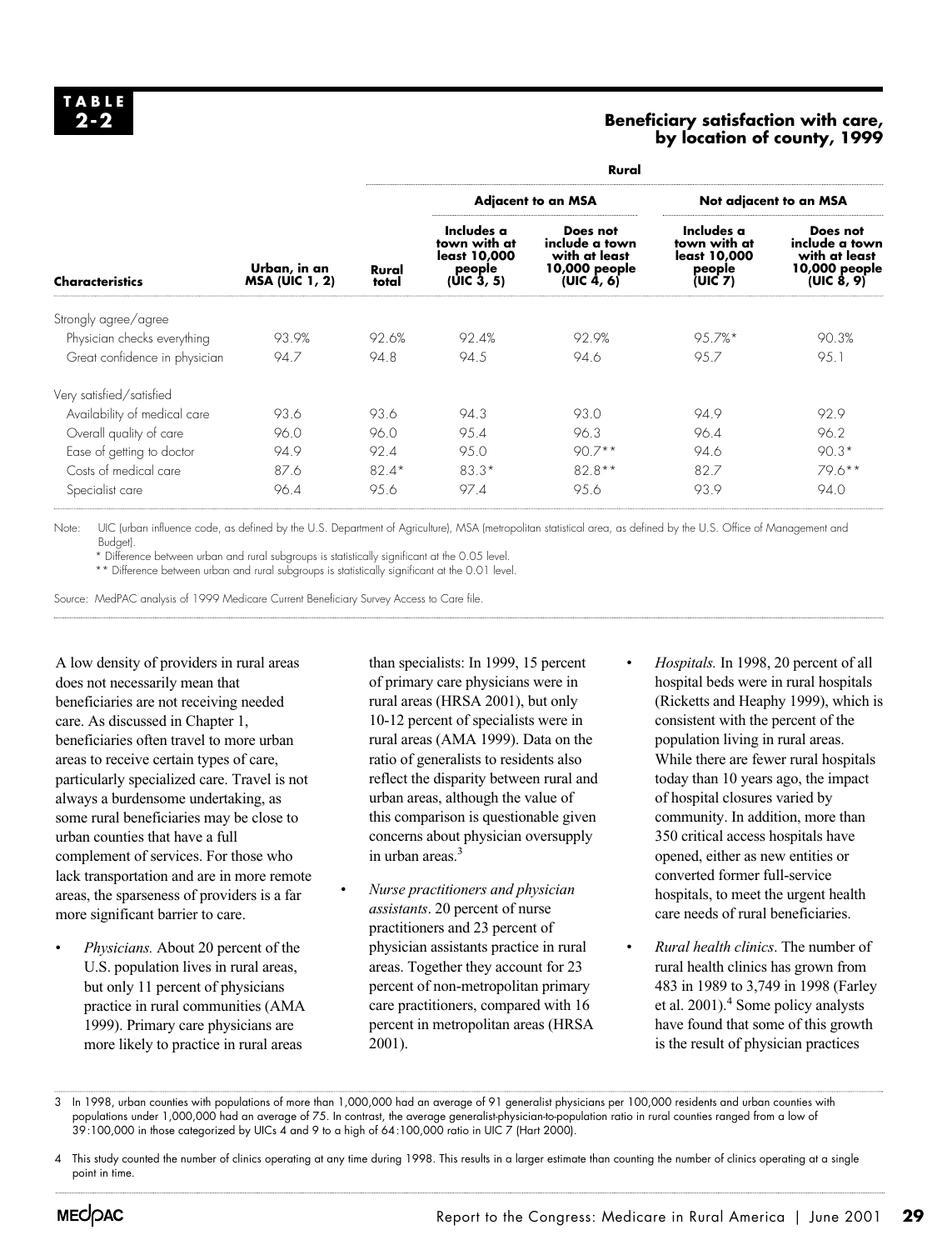redefining themselves as rural health clinics (GAO 1996). The growth of new clinics has slowed more recently with payment changes enacted in the Balanced Budget Act of 1997 (BBA).

- *Home health.* Counting the number of home health agencies in rural areas is not particularly meaningful, given that the data reflect neither the service areas of agencies (some are statewide) nor branches of parent agencies that may be located in rural agencies. Data on the use of services suggest that rural beneficiaries use home health care less than urban beneficiaries do, but rural beneficiaries that do use home health receive more visits than their urban counterparts. However, rural beneficiaries receive more home health aide visits, while urban beneficiaries receive more skilled nursing and therapy visits (Sutton 1999).
- *Skilled nursing facility and other post-acute care.* Because of fluctuation in the number of swing beds used for skilled nursing care and the number of Medicare-certified skilled nursing facility (SNF) beds, an accurate count of SNF beds is not possible. Use rate data are more helpful in assessing availability of post-acute care. Overall, rural beneficiaries use the same amount of SNF care (counting swing beds) but less specialty care from long-term care and rehabilitation hospitals, which tend to be located in more urban areas. Many rural beneficiaries travel to other rural areas or metropolitan areas for their SNF care, but a greater percentage stay in their own rural area for their SNF care.

#### **Accessibility of care**

In general, rural and urban beneficiaries are satisfied with their access to care, although beneficiaries in remote rural areas report somewhat greater difficulty. Data on other more objective measures such as travel time to providers, use of necessary care, out-of-pocket costs, and supplemental insurance—round out this picture of access and raise some concerns.

With respect to beneficiaries' assessment of their access to care (Tables 2-2 and  $2-3$ :

- Rural beneficiaries were somewhat less likely than urban beneficiaries to report trouble getting care in the past year. Those who live in rural areas containing towns of at least 10,000 people were half as likely as their urban counterparts to report having had such trouble.
- Rural beneficiaries are as likely as urban beneficiaries to be satisfied or very satisfied with the ease of getting to the doctor. Although 90 percent of rural beneficiaries in remote areas are satisfied with their ease of getting to a doctor, they are less satisfied than their other rural and urban counterparts.
- Rural and urban beneficiaries appear similar in the percentage who lacked a physician office visit during the course of the year. More beneficiaries in the most rural areas reported no physician visit (31 percent compared with 18 percent of urban beneficiaries), but part of this difference may reflect greater use of rural health clinics, which may serve as a substitute for physician office visits.

**Travel time to providers** The difference in travel times to providers between rural and urban beneficiaries is not as great as might be expected. About 8 percent of rural beneficiaries and less than 4 percent of urban ones report that they travel an hour or more to get to their doctors. Seventy-two percent of rural beneficiaries and 81 percent of urban ones have a travel time of under 30 minutes (Table 2-3).

The longer travel times for rural beneficiaries are most troubling when considering their ability to receive timely emergency care. The quality of emergency care is directly related to speed of delivery. Research has shown that prehospital times averaged two times longer in rural than urban areas (Esposito et al. 1995) and that rural patients with severe injuries were seven times more likely to die before arrival if the emergency response time was greater than 30 minutes (Grossman et al. 1997). Patients who die at the scene or within 30 days are more likely to have had slower emergency response times and pre-hospital times than those that survive (Morrisey et al. 1995).<sup>5</sup>

**Use of necessary care** MedPAC found that rural beneficiaries were nearly as likely as their urban counterparts to receive necessary care. Direct Research LLC analyzed claims data to determine whether beneficiaries were receiving the care they need, such as a physician visit within four weeks of a heart attack (see text box, p. 33). Findings indicate that only those beneficiaries living in the most rural areas were somewhat less likely to get needed care. When comparing rural and urban beneficiaries' care for 46 clinical indicators, researchers found that beneficiaries in the most rural areas received needed care about 71 percent of the time, on average, compared with 73 percent of the time for the average beneficiary (see appendix A for a list of clinical indicators). These findings are reassuring in that potential obstacles to seeking care, such as a greater sense of self-sufficiency and less aggressive referral patterns in rural areas, do not result in lower use of services among rural beneficiaries compared to urban beneficiaries.<sup>6</sup> These findings also suggest that rural beneficiaries' lower self-reported health status, in relation to urban beneficiaries, may also reflect environmental and lifestyle factors. However, these findings do raise the

<sup>5</sup> In this study, the mean response and pre-hospital times of patients who died were 12 and 63 minutes, respectively, compared with 8 and 39 minutes for patients who survived.

<sup>6</sup> Previous research has suggested less aggressive referral patterns in rural areas. One study of care for elderly patients with acute myocardial infarction showed that patients who lived relatively near to a catheterization hospital were much more likely to be initially admitted to such a hospital and much more likely to undergo a catheterization within seven days (McClellan et al. 1994).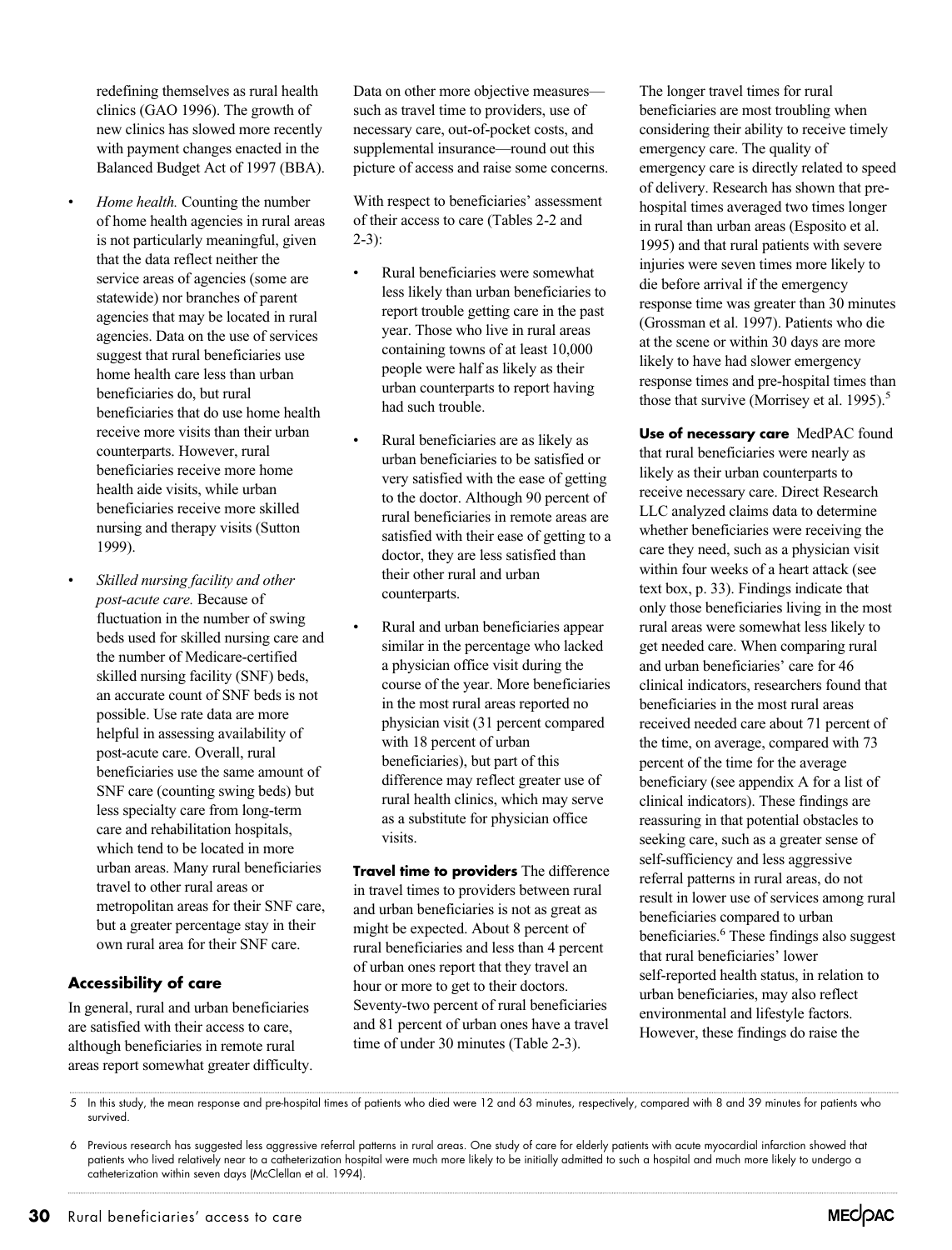#### **Beneficiary access to care, by location of county, 1999**

| <b>Characteristics</b>                 | Urban, in an<br><b>MSA (UIC 1, 2)</b> | Rural          |                                                                                |                                                                            |                                                                 |                                                                            |  |
|----------------------------------------|---------------------------------------|----------------|--------------------------------------------------------------------------------|----------------------------------------------------------------------------|-----------------------------------------------------------------|----------------------------------------------------------------------------|--|
|                                        |                                       | Rural<br>total | <b>Adjacent to an MSA</b>                                                      |                                                                            | Not adjacent to an MSA                                          |                                                                            |  |
|                                        |                                       |                | Includes a<br>town with at<br>least 10,000<br>people<br>(UIC <sub>3</sub> , 5) | Does not<br>include a town<br>with at least<br>10,000 people<br>(UIC 4, 6) | Includes a<br>town with at<br>least 10,000<br>people<br>(UIC 7) | Does not<br>include a town<br>with at least<br>10,000 people<br>(UIC 8, 9) |  |
| Had trouble getting care               | 4.0%                                  | $3.3%$ **      | $2.2%$ **                                                                      | 4.1%                                                                       | $2.0\%**$                                                       | 4.1%                                                                       |  |
| Delayed care due to cost               | 6.6                                   | 9.9            | 8.7                                                                            | $10.5***$                                                                  | $11.3**$                                                        | $9.8**$                                                                    |  |
| No office visit this year <sup>1</sup> | 18.3                                  | 20.2           | 16.1                                                                           | 20.5                                                                       | $12.4**$                                                        | $31.0**$                                                                   |  |
| Usual source of care                   |                                       |                |                                                                                |                                                                            |                                                                 |                                                                            |  |
| None                                   | 8.5                                   | $9.3**$        | $7.2*$                                                                         | $8.6***$                                                                   | 11.7                                                            | $12.4*$                                                                    |  |
| Doctor's office or home                | 70.0                                  | $72.8**$       | $69.5*$                                                                        | $73.5**$                                                                   | 80.7                                                            | $71.2*$                                                                    |  |
| <b>HMO</b>                             | 8.7                                   | $1.7**$        | $0.3*$                                                                         | $4.2**$                                                                    | 0.0                                                             | $0.4*$                                                                     |  |
| Other sites                            | 12.9                                  | $16.2**$       | $23.0*$                                                                        | $13.7**$                                                                   | 7.5                                                             | $15.9*$                                                                    |  |
| Travel time                            |                                       |                |                                                                                |                                                                            |                                                                 |                                                                            |  |
| $0 < 15$ minutes                       | 38.3                                  | $36.8***$      | 36.5                                                                           | $31.8**$                                                                   | 40.8                                                            | $44.2*$                                                                    |  |
| 15-<30 minutes                         | 42.4                                  | $35.0**$       | 39.7                                                                           | $33.4**$                                                                   | 35.5                                                            | $30.0*$                                                                    |  |
| $30 - 45$ minutes                      | 12.8                                  | $14.9**$       | 14.7                                                                           | $18.5***$                                                                  | 10.8                                                            | $10.8*$                                                                    |  |
| 45-<60 minutes                         | 3.0                                   | $5.3**$        | 4.4                                                                            | $7.2**$                                                                    | 3.6                                                             | $4.0*$                                                                     |  |
| $>=60$ minutes                         | 3.6                                   | $8.1***$       | 4.6                                                                            | $9.1**$                                                                    | 9.3                                                             | $10.9*$                                                                    |  |
| Mode of transportation to doctor       |                                       |                |                                                                                |                                                                            |                                                                 |                                                                            |  |
| Walking                                | 3.1                                   | $2.1***$       | $1.1*$                                                                         | $3.1**$                                                                    | 0.8                                                             | 2.3                                                                        |  |
| Driving                                | 64.4                                  | $67.0**$       | 69.0*                                                                          | $67.7**$                                                                   | 67.1                                                            | 61.9                                                                       |  |
| Being driven                           | 25.9                                  | $29.6***$      | $28.3*$                                                                        | $28.2**$                                                                   | 30.1                                                            | 33.7                                                                       |  |
| Doctor comes to home                   | 0.2                                   | $0.1***$       | $0.1*$                                                                         | $0.1**$                                                                    | 0.0                                                             | 0.0                                                                        |  |
| Public transit                         | 4.2                                   | $0.7**$        | $0.5*$                                                                         | $0.4**$                                                                    | 1.2                                                             | 1.1                                                                        |  |
| Other                                  | 2.2                                   | $07**$         | $0.9*$                                                                         | $0.4***$                                                                   | 0.7                                                             | 1.0                                                                        |  |

Note: UIC (urban influence code, as defined by the U.S. Department of Agriculture), MSA (metropolitan statistical area, as defined by the U.S. Office of Management and Budget), HMO (health maintenance organization).

<sup>1</sup>Office visits only pertain to beneficiaries enrolled in traditional Medicare, and not Medicare+Choice. The Medicare Current Beneficiary Survey bases office visits on claims data, and providers do not submit claims for Medicare+Choice enrollees.

\* Difference between urban and rural subgroups in their distribution is statistically significant at the 0.05 level. For characteristics with multiple dimensions, their difference is in the distribution across dimensions.

\*\* Difference between urban and rural subgroups in their distribution is statistically significant at the 0.01 level. For characteristics with multiple dimensions, their difference is in the distribution across dimensions.

Source: MedPAC analysis of 1999 Medicare Current Beneficiary Survey Access to Care file.

#### concern that many rural and urban beneficiaries are not receiving the care they need.

Remote rural beneficiaries were somewhat less likely to receive three types of care: electrocardiograms (except during an emergency room visit), timely follow-up after hospital discharge, and mammograms. In addition, rates of some types of potentially avoidable care (multiple emergency room visits for

angina, admissions for individuals with known pulmonary disease) were higher in remote areas. Rural beneficiaries did better than their urban counterparts by some measures, such as in the percentage who obtained recommended services following initial diagnosis of anemia (Hogan 2001).

Beneficiaries living in the most remote rural areas that are also federally designated Health Professional Shortage Areas (HPSAs) appear to be particularly vulnerable. For example, beneficiaries in urban influence codes (UICs) 8 and 9, which were also HPSAs, received needed care about 67 percent and 68 percent of the time, respectively, as calculated using the index measure. However, one important limitation of this analysis is the potential for beneficiaries residing in rural HPSAs to have obtained some of their outpatient care in a rural health clinic. Such care would not be fully captured in these measures because approximately half of rural health clinic claims lack procedure codes.7

7 Visits to rural health clinics were captured for purposes of measuring the extent to which beneficiaries had at least one annual contact with the health system. However, specific services furnished (such as retinal eye exams for diabetics) were not fully captured on claims.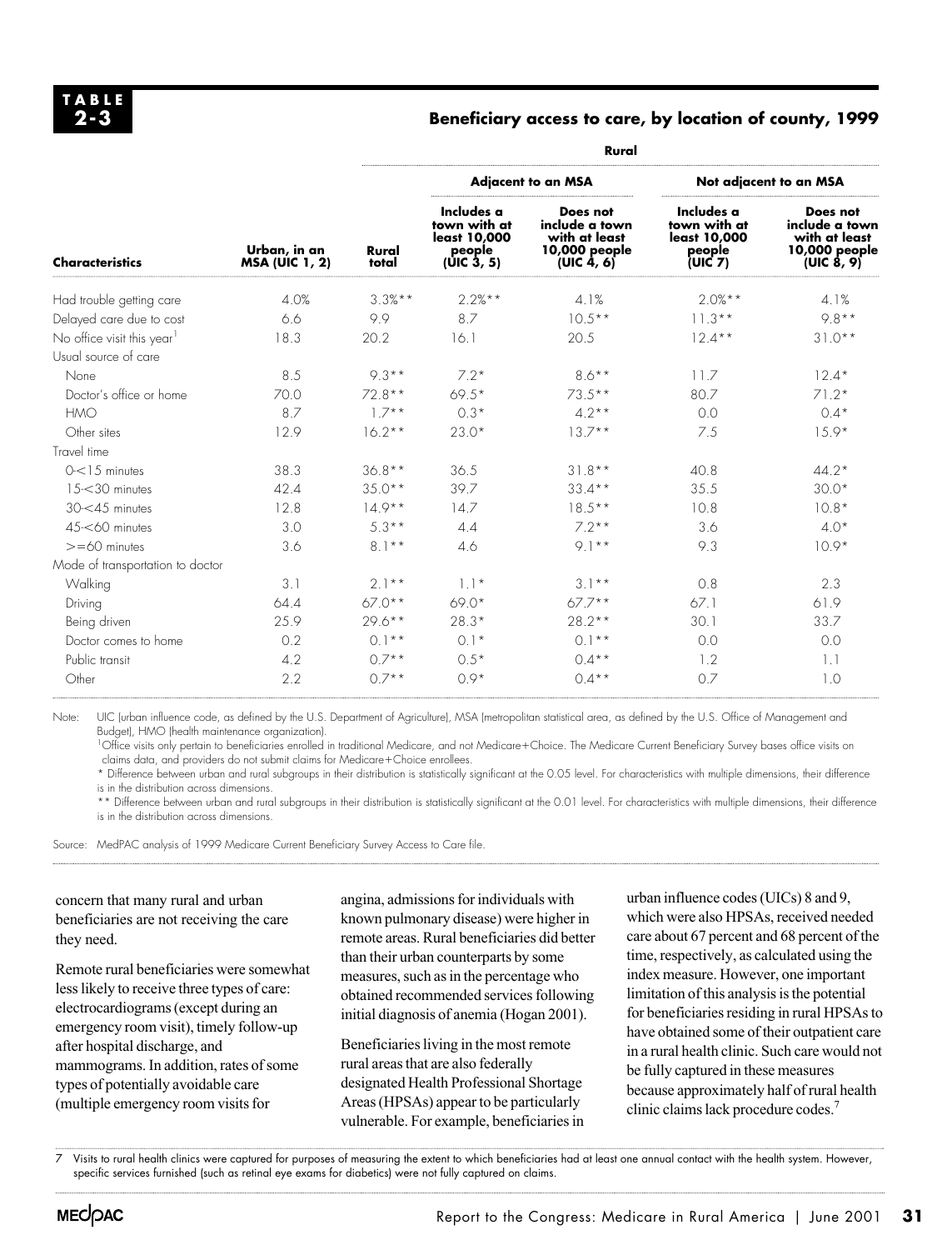#### **Beneficiary insurance status, by location of county, 1999**

| <b>Characteristics</b>                | Urban, in an<br><b>MSA (UIC 1, 2)</b> | Rural          |                                                                    |                                                                            |                                                                    |                                                                            |  |
|---------------------------------------|---------------------------------------|----------------|--------------------------------------------------------------------|----------------------------------------------------------------------------|--------------------------------------------------------------------|----------------------------------------------------------------------------|--|
|                                       |                                       | Rural<br>total | <b>Adjacent to an MSA</b>                                          |                                                                            | Not adjacent to an MSA                                             |                                                                            |  |
|                                       |                                       |                | Includes a<br>town with at<br>least 10,000<br>people<br>(UIC 3, 5) | Does not<br>include a town<br>with at least<br>10,000 people<br>(UIC 4, 6) | Includes a<br>town with at<br>least 10,000<br>people<br>(UIC $Z$ ) | Does not<br>include a town<br>with at least<br>10,000 people<br>(UIC 8, 9) |  |
| Insurance (traditional Medicare only) |                                       |                |                                                                    |                                                                            |                                                                    |                                                                            |  |
| Private                               | 74.1%                                 | 71.2%          | 73.0%                                                              | 73.3%                                                                      | 67.0%                                                              | 67.5%                                                                      |  |
| Public                                | 12.1                                  | 12.2           | 10.7                                                               | 11.3                                                                       | 13.4                                                               | 15.2                                                                       |  |
| Medicare only                         | 13.8                                  | 16.6           | 16.4                                                               | 15.4                                                                       | 19.6                                                               | 17.3                                                                       |  |
| Medicare+Choice                       |                                       |                |                                                                    |                                                                            |                                                                    |                                                                            |  |
| enrollment                            | 24.8                                  | $4.7*$         | $3.3**$                                                            | $8.5***$                                                                   | $1.7**$                                                            | $1.7**$                                                                    |  |
| Medicare buy-in assistance            |                                       |                |                                                                    |                                                                            |                                                                    |                                                                            |  |
| QMB                                   | 5.6                                   | 6.3            | 5.9                                                                | 5.5                                                                        | 7.0                                                                | 8.1                                                                        |  |
| <b>SLMB</b>                           | 1.0                                   | 1.6            | 1.6                                                                | 1.4                                                                        | 1.8                                                                | 1.9                                                                        |  |
| Medicaid                              | 4.7                                   | 6.1            | 5.1                                                                | 5.9                                                                        | 7.2                                                                | 7.1                                                                        |  |
| No assistance                         | 88.7                                  | 86.0           | 87.4                                                               | 87.3                                                                       | 84.0                                                               | 82.9                                                                       |  |
| Medicare enrollment                   |                                       |                |                                                                    |                                                                            |                                                                    |                                                                            |  |
| Parts A and B                         | 94.9                                  | $96.8***$      | $97.2**$                                                           | 96.3                                                                       | 98.4*                                                              | $96.4***$                                                                  |  |
| Part A only                           | 3.9                                   | $2.8**$        | $2.6***$                                                           | 3.1                                                                        | $1.5*$                                                             | $3.5**$                                                                    |  |
| Part B only                           | 1.2                                   | $0.3**$        | $0.3***$                                                           | 0.6                                                                        | $0.1*$                                                             | $0.1***$                                                                   |  |

Note: UIC (urban influence code, as defined by the U.S. Department of Agriculture), MSA (metropolitan statistical area, as defined by the U.S. Office of Management and Budget), QMB (qualified Medicare beneficiary), SLMB (specified low-income Medicare beneficiary).

\* Difference between urban and rural subgroups is statistically significant at the 0.05 level. For characteristics with multiple dimensions, their difference is in the distribution across dimensions.

\*\* Difference between urban and rural subgroups is statistically significant at the 0.01 level. For characteristics with multiple dimensions, their difference is in the distribution across dimensions.

Source: MedPAC analysis of 1999 Medicare Current Beneficiary Survey Access to Care file.

**Out-of-pocket costs** The greatest barrier to care for rural beneficiaries appears to be the cost of care. Beneficiaries in most types of rural areas were found to be significantly more likely (10-11 percent) than their urban counterparts (7 percent) to say that they delayed getting care in the past year because of costs (Table 2-3). In addition, rural beneficiaries (82 percent) were less likely than urban ones (88 percent) to say that they were satisfied or very satisfied with the cost of medical care. According to a forthcoming AARP Public Policy Institute analysis of 1995 MCBS cost and use data projected to 2000, rural beneficiaries spent an annual average of \$2,700 (23 percent of their income) on health care services. In contrast, urban beneficiaries spent \$2,540 (18 percent of their income) (Caplan and Gross, in prep.).

Rural and urban beneficiaries may differ in their abilities to pay health care expenses out of pocket, but the difference is difficult to determine, as is the impact any such difference may have on access. Although rural beneficiaries have lower incomes, the average cost of living is often lower in rural areas. No good adjusters have been identified for evaluating the extent of real differences in buying power. Some costs associated with health care delivery, such as the Part A and Part B deductible amounts, are fixed nationally for all beneficiaries; other costs, such as Medigap premiums, vary locally.

Fixed deductibles and premiums are likely to affect rural beneficiaries more than urban ones. Furthermore, if rural beneficiaries have less comprehensive supplemental insurance coverage than

their urban counterparts do, out-of-pocket costs may present greater barriers to obtaining services. Possible policies to address this problem include a flat reduction in premiums or deductibles for rural beneficiaries or linking cost-sharing to measures of local Medicare spending or beneficiary income. MedPAC will continue to study out-of-pocket spending differences between urban and rural beneficiaries and model effects of introducing variable cost-sharing.

**Supplemental insurance Directly** related to rural beneficiaries' concerns about the cost of care is the lower likelihood that they have supplemental insurance coverage for Medicare's costsharing requirements and services such as prescription drugs not covered by Medicare. The absence of supplemental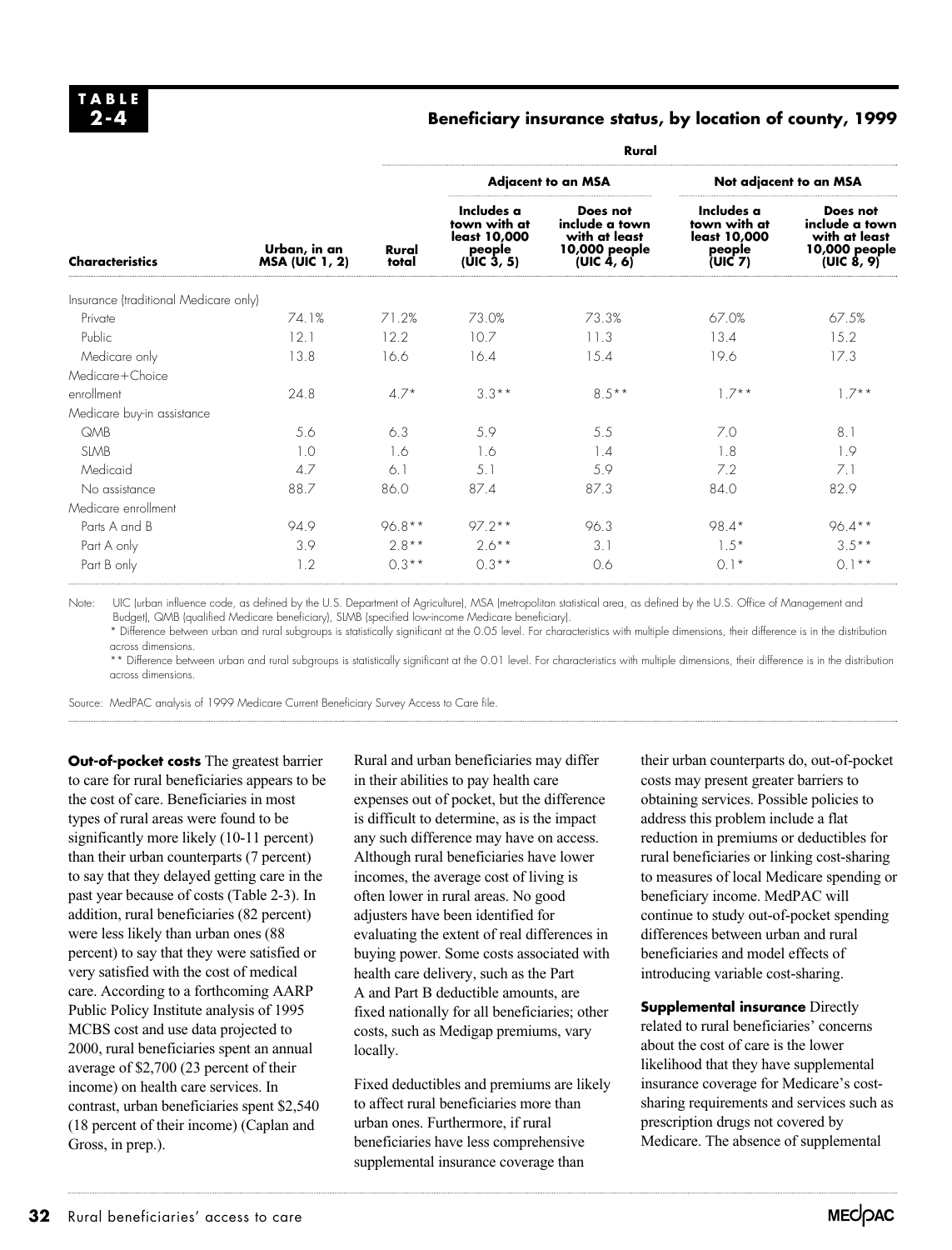coverage is correlated with an increased likelihood in delaying care and trouble getting care (Table 2-4).<sup>8</sup>

Seventeen percent of fee-for-service rural beneficiaries have no supplemental coverage, compared with 14 percent of urban beneficiaries.9 Although this discrepancy may be in part related to income, it is also directly related to fewer  $Medicare+Choice plans being available$ to rural beneficiaries. These plans often offer supplemental coverage. Only 5 percent of rural beneficiaries are enrolled in Medicare+Choice plans, compared with 25 percent of urban beneficiaries (see Chapter 7 for further discussion). Beneficiaries may also have private supplemental insurance, either through a Medigap plan or an employer-sponsored plan.

#### **RECOMMENDATION**

**The Secretary should identify strategies to increase rural beneficiaries' participation in government programs that cover Medicare premiums and/or deductibles and coinsurance.** 

Because rural beneficiaries have lower incomes and are less likely to have Medigap or employer-sponsored coverage, they have greater need for assistance to defray Medicare's costsharing requirements. These requirements have risen as a result of the design of the newly implemented outpatient prospective payment system. Accordingly, the Commission recommends that the Secretary identify strategies to increase rural beneficiaries' participation in the government cost-sharing assistance programs. The government programs that cover Medicare premiums and/or costsharing include Medicaid, the qualified Medicare beneficiary program and the specified low-income beneficiary program.

## **Using inpatient and outpatient claims to measure use of necessary care**

**M** edicare claims data for<br>to measure whether<br>beneficiaries received 40 types of 1998 and 1999 were used to measure whether necessary care as well as 6 indicators of potentially avoidable emergency or urgent care. "Necessary care" is defined as a service, such as an annual eye exam for diabetics, for which expert clinicians judge that benefits substantially outweigh risks and for which failure to provide it would be improper care. Indicators were calculated for a sample of 240,000 elderly Medicare fee-for-service beneficiaries, grouped by urban influence code of their county of residence.

The indicators were selected by a multispecialty physician panel, but should be interpreted with caution. Physicians may disagree about whether a particular service is

necessary. Also, the indicators reflect the inherent uncertainty of claims data, which may not identify each service each time it is provided. Finally, no specific cause should be inferred when beneficiaries fail to obtain needed care. Needed services may not be provided for a number of reasons, including problems accessing the health care system, failure of providers to perform or recommend services, and/or failure of beneficiaries to follow provider recommendations to obtain care.

The indicators were developed as part of the Access to Care for the Elderly Project (ACE-PRO) by RAND. ACE-PRO sought measures of care that were both clinically meaningful and could feasibly be calculated from claims and administrative data. (For more information on this project, see Appendix A and Asch et al. 2000).  $\blacksquare$ 

## **Programs to address rural access problems**

Many conditions in rural areas present challenges to health care providers, including low service volume, longer travel times, difficulty in attracting providers, and greater dependency on Medicare patients and payments. In acknowledgment of these challenges and to increase beneficiary access to health services, the Congress has enacted a variety of programs to help rural facilities and health care professionals. For other services, such as ambulance and home health care, no special programs exist, but adjustments are made in the payment method to recognize the nature of the rural delivery system (see text box, p. 34, for a

discussion of the types of rural adjustments for ambulance services). Major programs are discussed below, with a focus on the MIP. In addition, this chapter discusses Medicare's policy on telemedicine and identifies issues relating to its expansion.

Policymakers need to assess the need for any changes in these programs, given the Commission's reassuring findings on access to care as well as challenges to delivering care in rural areas (see Chapter 4). The findings on access are not only limited by the data but also are colored by the effects of existing private initiatives, public policies, and programs that have been implemented in an effort to address factors that may predispose rural Medicare beneficiaries—and rural

<sup>8</sup> In 1998, 7 percent of beneficiaries in the traditional Medicare program who lacked supplemental coverage had trouble obtaining care in the past year, compared with 2 percent of those with private supplemental coverage (MedPAC 2000). In addition, 21 percent of those without supplemental coverage said they had delayed seeking care due to cost in the past year, compared with 4 percent of those privately covered. Nearly a quarter of those without supplemental coverage said they had no usual source of care (compared with 7 percent of those privately covered) and 43 percent had no physician office visit in the past year (compared with 16 percent of those privately covered).

<sup>9</sup> In addition to the chi-square test analysis presented in Table 2-4, MedPAC performed a t-test analysis, which showed that the difference between rural and urban beneficiaries' likelihood to have supplemental insurance was statistically significant at the .05 level.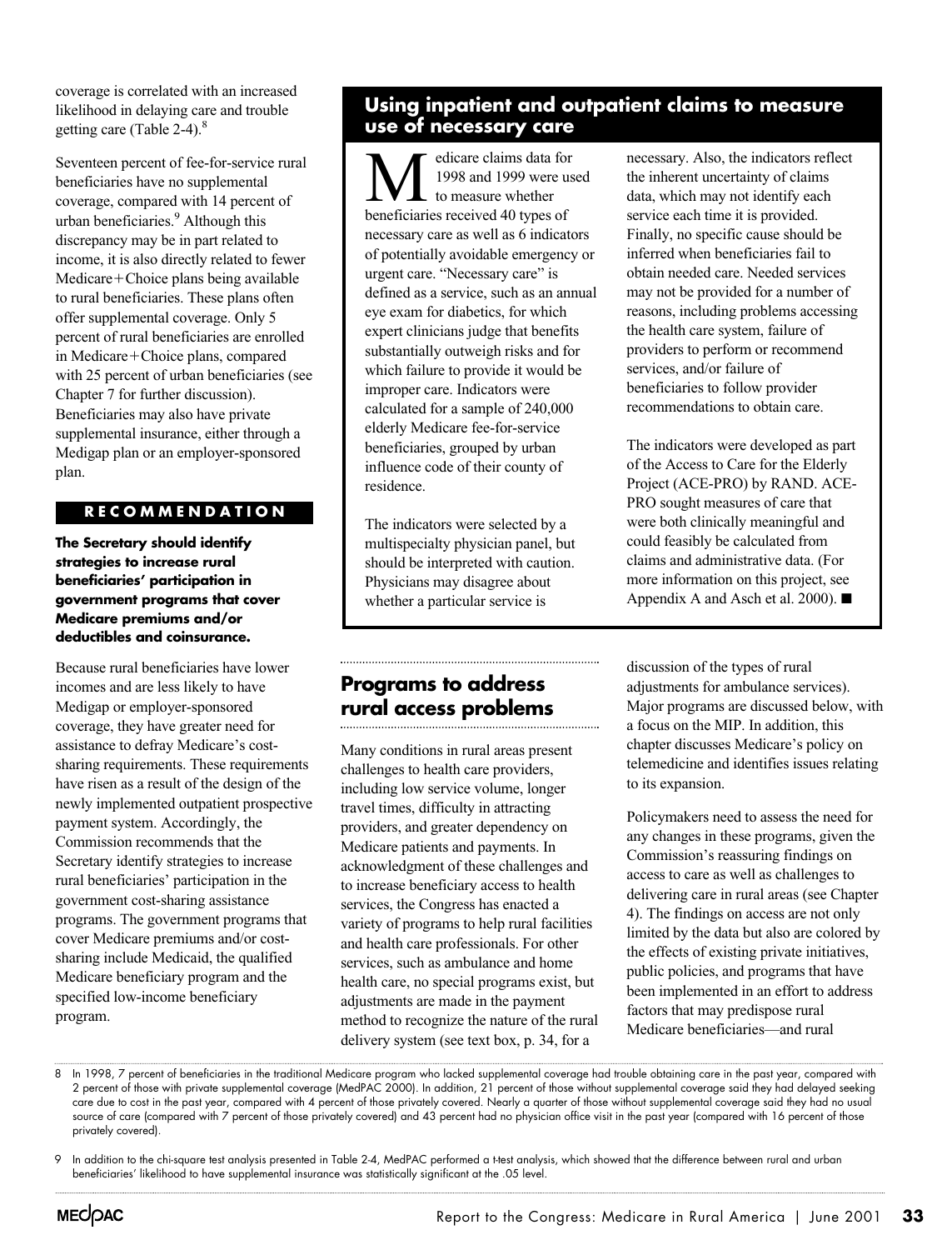## **Payment policy issues for ambulance services in rural areas**

major concern of the<br>Congress and Health<br>Financing Administration Congress and Health Care Financing Administration (HCFA) in formulating policy on ambulance payment has been to take into account the unique concerns of rural areas. Ambulance suppliers serving beneficiaries in rural areas provide fewer services per year and make longer trips than urban suppliers, but have similar fixed costs to maintain ambulance capacity for emergency use and train personnel to respond to the full range of emergencies.

Medicare covers and pays for ambulance services if other means of transportation are contraindicated by the beneficiary's health condition. Services are paid under Part B with 20 percent coinsurance. Medicare currently pays for ambulance services provided by facilities on a cost basis and by independent, freestanding suppliers on a reasonable charge basis. The Balanced Budget Act of 1997 mandated the development of a fee schedule for ambulance services, but it has yet to be implemented as HCFA tries to resolve some outstanding policy issues.

Under the proposed rule, payment for both ground and air services is comprised of two components. First, ground and air services are paid a base rate adjusted for geographic cost differences (using one of the measures used to adjust physician payments). For air ambulance services only, this base payment is subject to a 50 percent add-on for beneficiaries picked up in non-metropolitan areas. The second component is a mileage payment. For rural ground services, a 50 percent add-on payment is applied to the first 17 miles traveled; for air services, the add-on is applied to all miles traveled.

These adjustments may be inadequate. Applying the rural adjustment for all services to beneficiaries in nonmetropolitan areas will not appropriately target payments to providers in isolated areas who typically have very low volumes. Also, the lack of a rural adjustment to the base rate for ground ambulance services may not adequately compensate these providers for their fixed costs. $\blacksquare$ 

residents generally—to problems with access to health care. Failure to find access problems might reflect the success of such efforts or suggest a lack of underlying need for them.

## **Facility-based programs**

Congress created two programs to improve beneficiary access to hospital services in rural areas (see Chapter 4 for a discussion of related payment issues).

• *Critical access hospitals.* This program is intended to ensure that beneficiaries in isolated rural communities have access to

emergency room services and limited inpatient services. It is designed to provide an adequate financial base for facilities located in rural areas that cannot support a full-service hospital.

• *Sole community hospitals*. The intent of this policy is to maintain access to needed health services for beneficiaries in isolated communities. This policy provides higher payments to hospitals that are farther than 35 miles from the nearest hospital and meet other criteria designed to establish that they are the community's sole source of care. To qualify, a hospital also must have

above-average costs in a base year for the mix of patients it serves. In 2000, 640 hospitals were designated sole community hospitals.

## **Rural health clinics**

The rural heath clinic (RHC) program was established in 1977 to encourage and stabilize the provision of primary care services in underserved rural areas through the use of physicians, physician assistants, nurse practitioners and certified nurse midwives. RHCs must be located in communities that are both rural (as defined by the Bureau of the Census) and underserved (a federally designated HPSA or medically underserved area, or an area designated by the state's governor as underserved).

To operate as an RHC, certain staffing requirements and levels of service must be maintained. A physician assistant, a nurse practitioner, or a certified nurse midwife must be on site and available to see patients 50 percent of the time the clinic is open. Nonphysician practitioners must be supervised by a physician. Furthermore, RHCs must directly provide diagnostic and therapeutic services commonly furnished in a physician's office, as well as basic laboratory services and other tests. They must also make emergency services available.

RHCs are paid using an all-inclusive rate. Most of them are subject to a per-visit cap (\$63.14 in 2001). Because of this payment method, RHC claims generally do not specify the services provided, making it difficult to assess beneficiary use.<sup>10</sup>

#### **Medicare incentive payment program**

Created in 1989, the MIP program pays bonus payments to physicians who practice in HPSAs in an effort to entice more physicians to those areas. Although the effectiveness of the program is difficult to ascertain, a recent decline in the bonus payments to physicians is cause for concern. Several aspects of program design have been identified as compromising its effectiveness.<sup>11</sup>

10 This problem confounds some of the claims research assessing propensity to seek care, as noted earlier in this chapter.

11 RAND is expected to publish an evaluation of the MIP program later in 2001.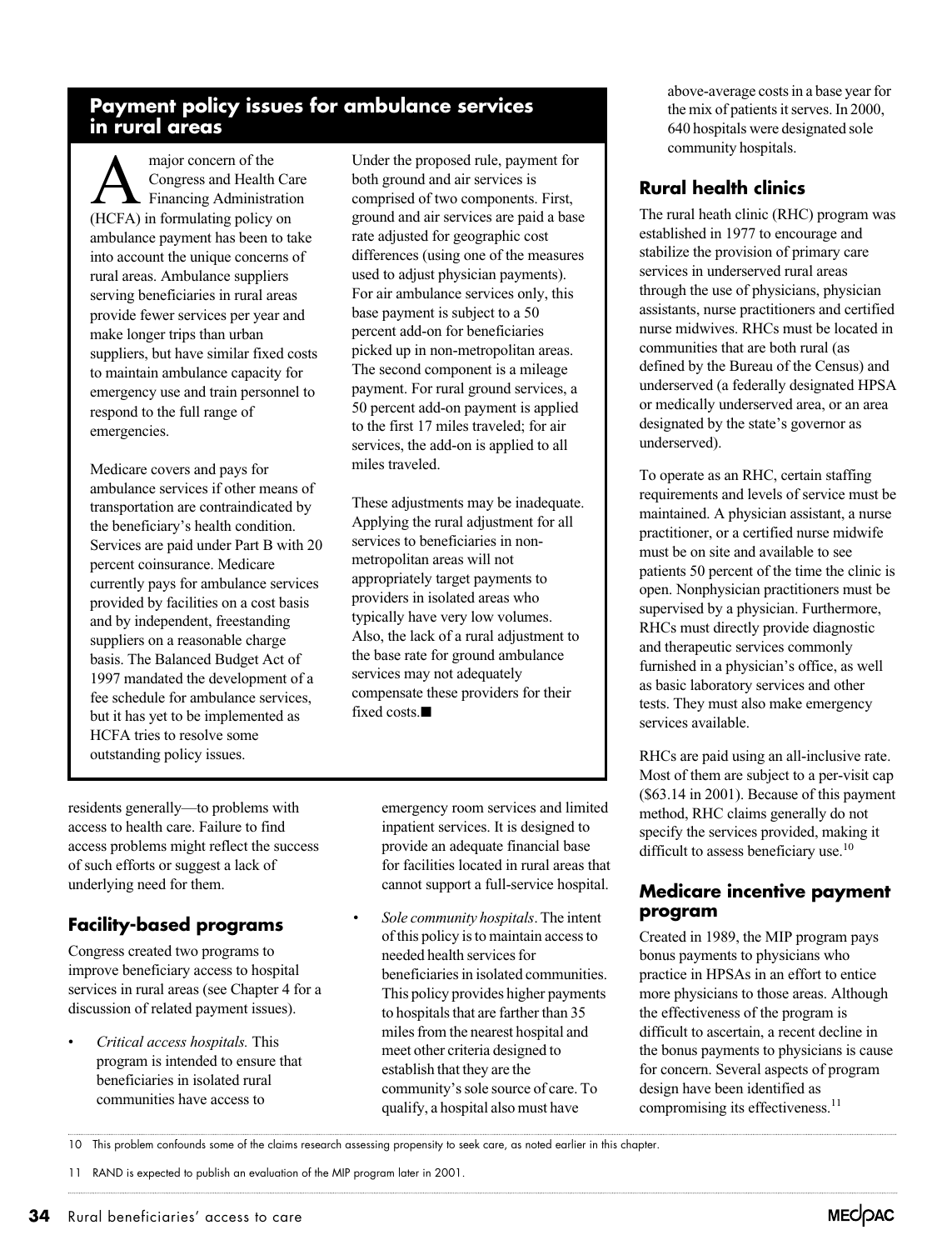• *MIP bonus payments may be insufficient to attract physicians.* The bonus payments, calculated as 10 percent of the Medicare program payment for physician services (excluding beneficiary coinsurance), may be too small to have a significant influence on recruitment or retention of primary care physicians (OIG 1994a, GAO 1999). In 1996, 75 percent of, or about 18,700, participating rural physicians received less than \$1,520 in bonus payments for the year. The low level of payments may be attributable in part to carriers being required to review claims of physicians who receive the largest bonus payments (HCFA 1999). This policy may discourage physicians from applying.

• *MIP payments may be inappropriately targeted for several reasons*. First, nurse practitioners and physician assistants, who provide a significant percent of primary care in rural areas, are not eligible for bonus payments. The MIP program may be more effective in improving access to primary care if these providers, in addition to physicians, were eligible for payments.

Second, the HPSA designation system may overestimate the need for primary care providers in some areas (GAO 1995). The HPSA designation is based only on the ratio of the population to primary care physicians (such as general and family medicine practitioners). Specialists, international medical graduates with J-1 visas, National Health Service Corps workers and nonphysician providers who may render primary care services are not included in the calculation of the ratio. As part of a larger effort to refine the HPSA definition, the Health Resources and Services Administration recently proposed including nonphysician providers and some previously excluded categories of physicians in the calculation of the ratio. This rule was withdrawn but may be reissued later this year.

Third, although specialists are not counted for the purposes of HPSA designation, they are eligible for bonus payments. Such eligibility may be appropriate because specialists provide primary care, but excluding them from the count for HPSA designation means that an area could qualify for HPSA status even if it had an abundance of specialists.

Finally, although HPSA designations are required to be updated annually, only about one-third of the HPSAs are actually reviewed each year (Thornburg 2001). Therefore, some existing HPSAs may no longer meet the critical ratio threshold.

• *Instability of the HPSA designation.* The inherent instability of the HPSA designation may limit the effectiveness of the MIP program for recruitment and retention of physicians in underserved areas (OIG 1994b, PPRC 1992). When shortage areas are periodically reassessed as required by law, an addition of even one physician may reduce the population-to-physician ratio enough to disqualify an area. Although withdrawal of a designation could be a legitimate indication that an area is self-sufficient, it may be that retention of physicians in that community is dependent on the HPSA bonus payment. One option to address this problem is to provide bonus payments for an additional three years in areas in which HPSA status is withdrawn because of an increase in physician supply.

#### **Medicare payment for telemedicine services**

Telemedicine, the use of electronic communication and information technologies to provide or support clinical care at a distance, offers the potential to improve access to care in rural areas.<sup>12</sup> Although telemedicine has been supported by a number of federal and private grant initiatives, many observers feel that widespread dissemination for patient care

has been hampered by a lack of reimbursement, provider and patient acceptance, and infrastructure; the need for physicians using telemedicine across state lines to obtain medical licenses in multiple states; and limited evidence of clinical efficacy. Evidence on telemedicine's efficacy is limited because research is often specific to the application of a particular technology, such as sonograms, and it is difficult to get adequate sample size due to sparse rural populations.

Although the Commission appreciates telemedicine's potential to improve rural beneficiaries' access to care, we believe that the effects of recent legislative changes and demonstration activity warrant review to determine if and which additional changes in Medicare policy are needed. To assist policymakers in evaluating whether change is needed, this discussion provides an overview of Medicare payment policy and identifies several issues policymakers may want to consider.

#### **Medicare payment policy**

Although Medicare payment for telemedicine services has been limited in the past, recent changes have expanded coverage. Before the BBA, most Medicare carriers paid the same fees for certain services, such as the reading of X-rays or pathology slides, regardless of whether telecommunications services were used. In addition, Medicare has traditionally provided payment for several services that expressly involve telemetry, including the remote, real-time monitoring of pacemakers and the reading of electroencephalograms and electrocardiograms.

The BBA allowed Medicare to pay for interactive, real-time telemedicine consultations among the patient and the referring and consulting clinicians for the first time. However, payment for teleconsultation services applied only to services involving the use of both interactive audio and video that were provided to beneficiaries living in rural

<sup>12</sup> There is no consensus on a single definition of telemedicine. Telemedicine and telehealth are sometimes referred to interchangeably.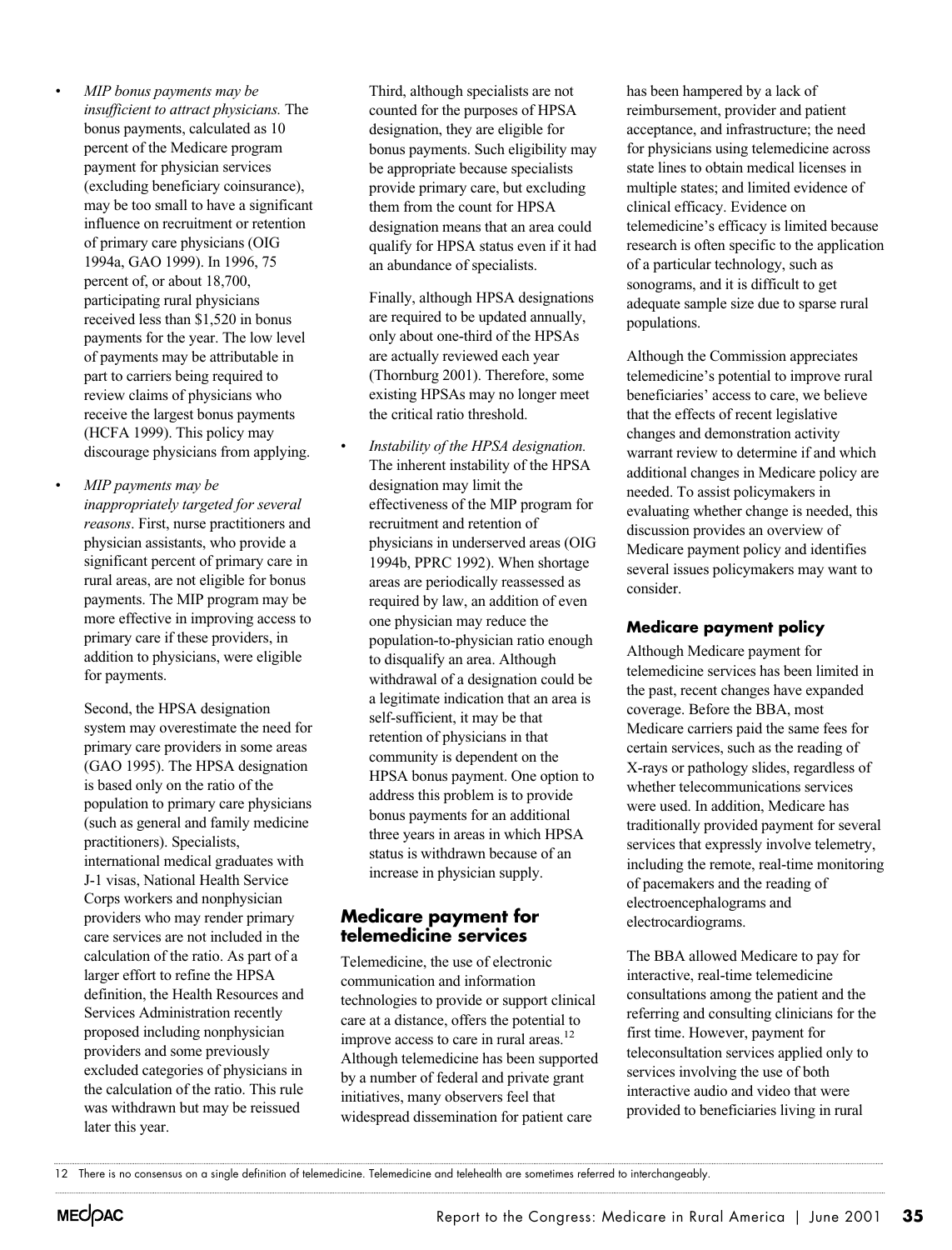HPSAs. Payment was split between the consulting and referring clinicians in a 75- 25 percent ratio, and there was no separate facility fee.

The Medicare, Medicaid, and SCHIP Beneficiary Improvement and Protection Act of 2000 (BIPA) eliminated many of the restrictions imposed by the BBA. It allows Medicare to pay for telemedicine consultations in rural areas regardless of HPSA designation, eliminates the feesplitting requirement so the consultant receives the full Medicare payment, provides a \$20 facility fee to be annually updated after 2002, and permits the use of telemedicine in the delivery of home health care. The legislation also allows Medicare to pay for telemedicine consultations provided through federally funded projects in Alaska and Hawaii that use store-and-forward technologies.

#### **Does Medicare policy need to be changed?**

If policymakers are interested in expanding the use of telemedicine to improve access to care, two types of coverage expansions could be explored: coverage of asynchronous store-andforward technology for telemedicine consultations and increased discretion to substitute some in-person home health visits with telemedicine. In asynchronous store-and-forward technology, a diagnostic test is performed on the patient

and then sent electronically to the consulting physician for review at a later time. Under either of these policy options, policymakers must be careful that telemedicine is appropriately used as a substitute for traditional in-person care or for necessary care that would not have otherwise been received in a timely manner.<sup>13</sup>

**Expanded coverage for store-andforward technology** Asynchronous store-and-forward services surmount the logistical and financial constraints associated with the delivery of interactive, real-time telemedicine services in rural areas. These constraints include costs associated with the use of high bandwidth, interactive technologies, and coordination of physicians' schedules. One study found that it could take up to 25 phone calls to set up a meeting (IOM 1996). Store-andforward telemedicine services use lower bandwidth and require less logistical coordination between clinicians, compared with real-time interactive telemedicine services.

One concern about covering asynchronous telemedicine is the potential for overuse. The Health Care Financing Administration has noted that coverage of store-and-forward teleconsultations could potentially result in a substantial increase in the number of teleconsultations without any relation to medical necessity

(Berenson 2000). The infrastructure barriers that have so far precluded widespread dissemination of telemedicine may temper this potential at least initially, however. A second concern is that—with the exception of teledermatology available efficacy data are insufficient to determine whether expanding Medicare's coverage for teleconsultations is clinically warranted (AHRQ 2001). There are cost implications related to limitations in the data on clinical efficacy because clinicians may be more inclined to verify a telemedicine diagnosis with an in-person diagnosis if the accuracy of the telemedicine diagnosis is uncertain. On the other hand, cost may not be a concern if patients are faced with a choice of receiving telemedicine services or receiving no or inadequate care.

#### **Expanded coverage for telemedicine services used by home health**

**providers** The BIPA prohibited the substitution of telemedicine services for inperson visits under the new home health prospective payment system. Although substitution of telemedicine home health care for in-person visits ordered by a physician is often not appropriate, it may be warranted under certain circumstances. Preliminary evidence suggests that the use of telemedicine in combination with inperson home health visits may improve health outcomes and enhance quality of care (Burgiss 2000, Johnson et al. 2000).  $\blacksquare$ 

13 For instance, the Kentucky legislature explicitly excluded e-mails, faxes, and telephone calls from being considered "telemedicine."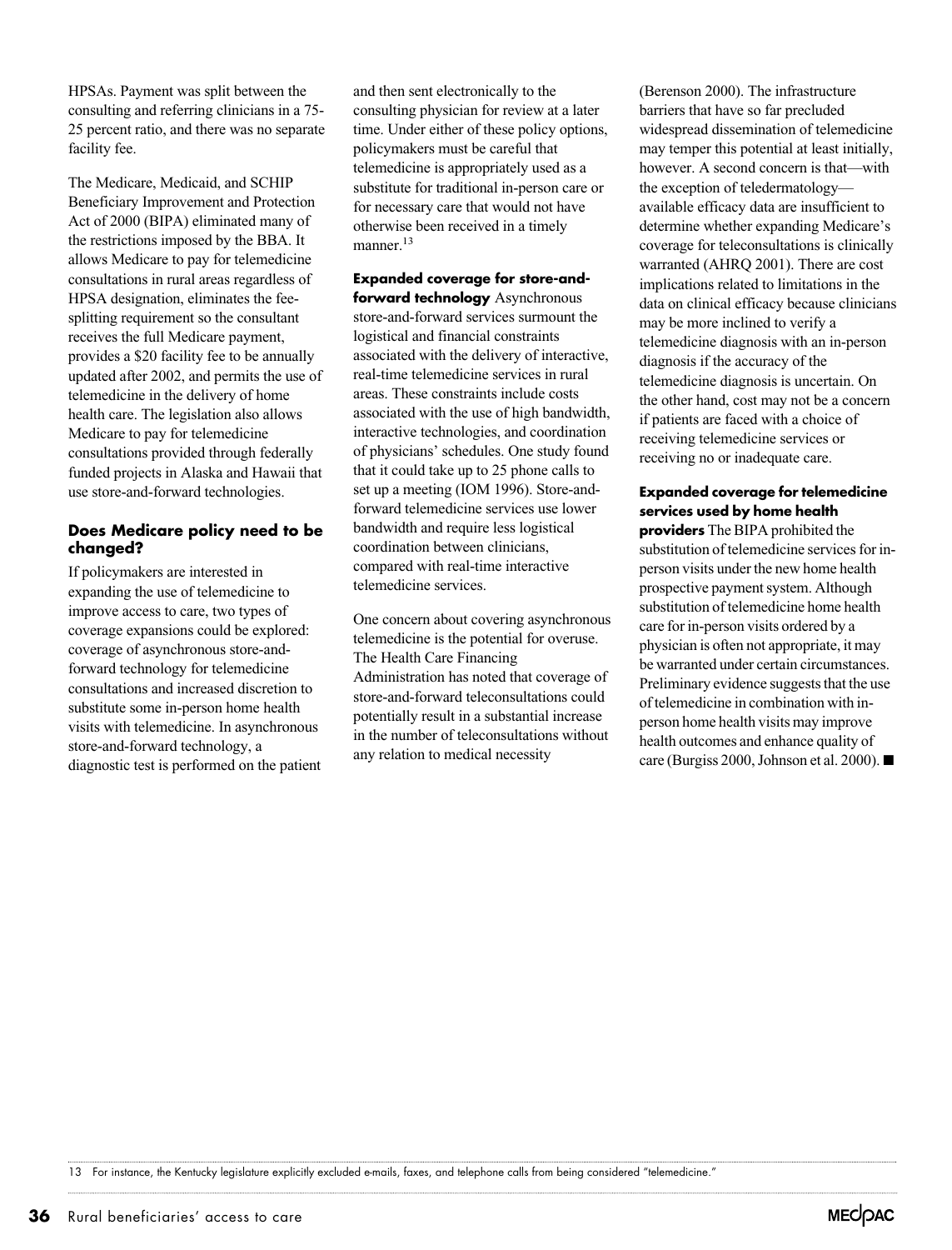## **References**

Adler GS. A profile of the Medicare Current Beneficiary Survey, Health Care Financing Review. Summer 1994, Vol. 15, No. 4, p. 152–163.

Agency for Healthcare Research and Quality. Telemedicine for the Medicare population, Evidence Report/Technology Assessment: Number 24. AHRQ Publication Number 01-E011, February 2001. Rockville, (MD), AHRQ. Available at http://www.ahrq.gov/clinic/telemedsum.htm.

American Medical Association. Trends in the distribution of nonfederal physicians in metropolitan and nonmetropolitan areas for selected years 1980-1997, Physician characteristics and distribution in the US, 1999. Chicago, IL: American Medical Association, 1999, p. 32.

Asch SM, Sloss EM, Hogan C, et al. Measuring underuse of necessary care among elderly Medicare beneficiaries using inpatient and outpatient claims, JAMA. 2000, Vol. 284, p. 2374–2376.

Berenson R, Health Care Financing Administration. Hearing testimony before the Ways and Means Subcommittee on Health: "Telehealth: A Cutting Edge Medical Tool for the 21st Century." September 7, 2000.

Burgiss S. Hearing testimony before the Ways and Means Subcommittee on Health: "Telehealth: A Cutting Edge Medical Tool for the 21<sup>st</sup> Century." September 7, 2000.

Caplan C, Gross, D. AARP Public Policy Institute, Out-of-pocket health care spending by rural Medicare beneficiaries age 65 and older. In preparation.

Esposito TJ, Maier RV, Rivara FP et al. The impact of variation in trauma care times: urban versus rural, Prehospital and Disaster Medicine. July-September 1995, Vol. 10, No.3, p. 161–166.

Farley DO, Inkelas M, Taylor P, Ashwood JS. Trends for rural health clinics and federally qualified health centers serving rural Medicare beneficiaries during the 1990s. RAND unrestricted draft series DRU-2540-HCFA. Santa Monica (CA), RAND. April 2001.

General Accounting Office. Physician shortage areas: Medicare incentive payments not an effective approach to improve access. Washington (DC), GAO. February 1999.

General Accounting Office. Rural health clinics: Rising program expenditures not focused on improving care in isolated areas, No. HEHS-97-24. Washington (DC), GAO. November 1996.

General Accounting Office. Health care shortage areas: designations not a useful tool for directing resources to the underserved. Washington (DC), GAO. September 1995.

Grossman, DC, Kim A, MacDonald SC, et al. Urban-rural differences in pre-hospital care of major trauma, Journal of Trauma Injury, Infection, and Critical Care. April 1997, Vol. 42, No. 4, p. 723–729.

Hart, LG. Health care workforce supply in underserved rural areas of the United States. Paper presented at the Fifth International Medical Workforce Conference, Sydney, Australia, November 16–19, 2000.